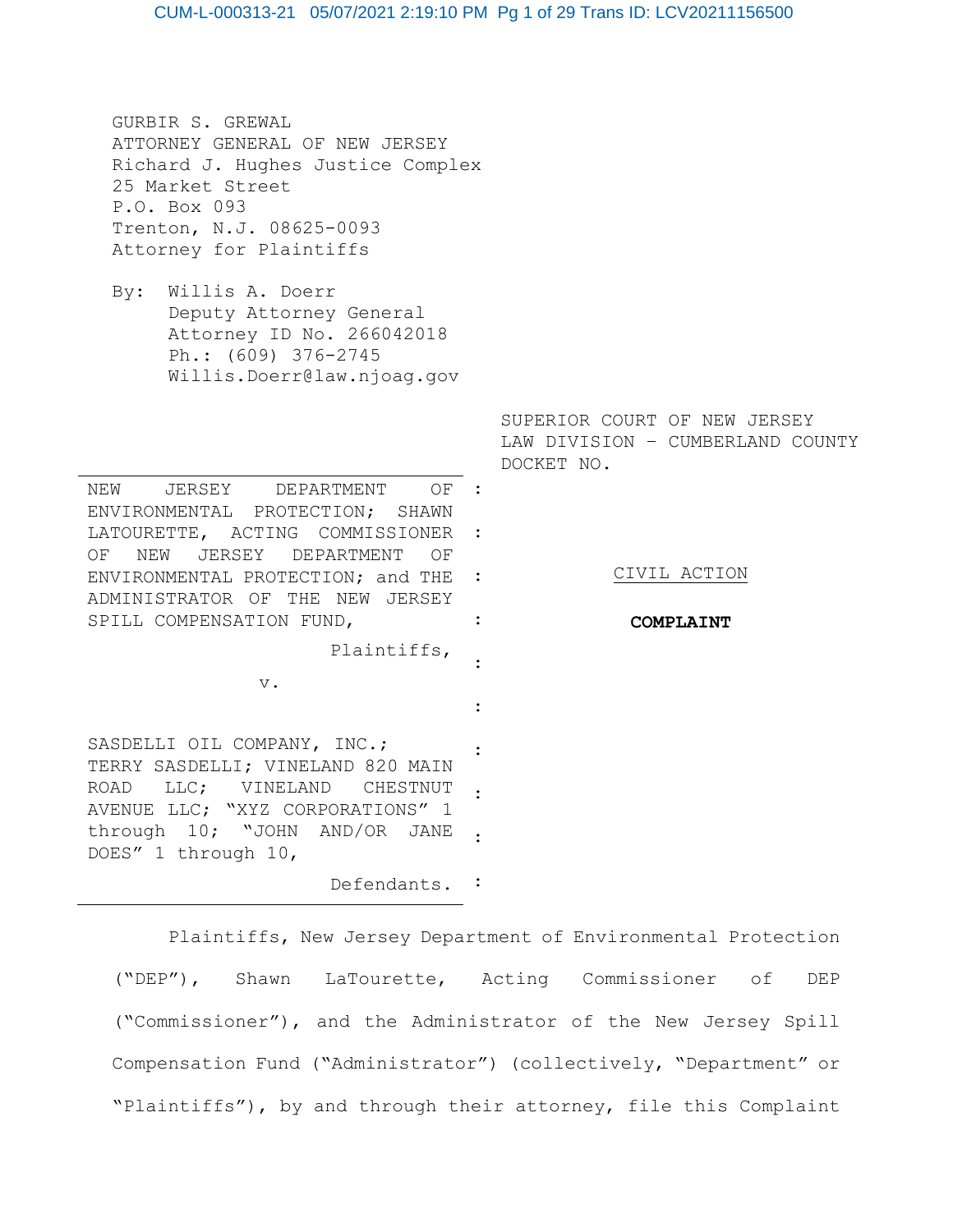## CUM-L-000313-21 05/07/2021 2:19:10 PM Pg 2 of 29 Trans ID: LCV20211156500

against Defendants Sasdelli Oil Company, Inc., Terry Sasdelli, Vineland 820 Main Road, LLC, Vineland Chestnut Avenue LLC, XYZ Corporations 1-10, and John and/or Jane Does 1-10 (collectively "Defendants"), and allege as follows:

### **STATEMENT OF THE CASE**

1. This is a civil action to compel Defendants to fully investigate and remediate the hazardous substances discharged at and from the former Main Road Citgo gas station located at 820 North Main Road, Vineland, Cumberland County, New Jersey, and designated as Block 2405, Lot 8 on the Tax Map of the City of Vineland, Cumberland County ("Site").

2. Defendants are current and former owners of the Site and operators of the retail gas station and underground storage tanks ("USTs") from which contaminants have leached into the environment for at least two decades.

3. Soil and groundwater sampling demonstrates that the Site has been contaminated with hazardous substances since at least 2001. Groundwater samples showed the Site is contaminated with hazardous constituents of gasoline such as benzene, toluene, ethylbenzene, xylenes (collectively, "BTEX"), lead, methyl tertiary-butyl ether ("MTBE"), and naphthalene, all at levels exceeding DEP's then Class II-A Groundwater Quality Standards. Further, soil samples revealed contamination with concentrations of BTEX, and naphthalene exceeding DEP's Soil Cleanup Criteria in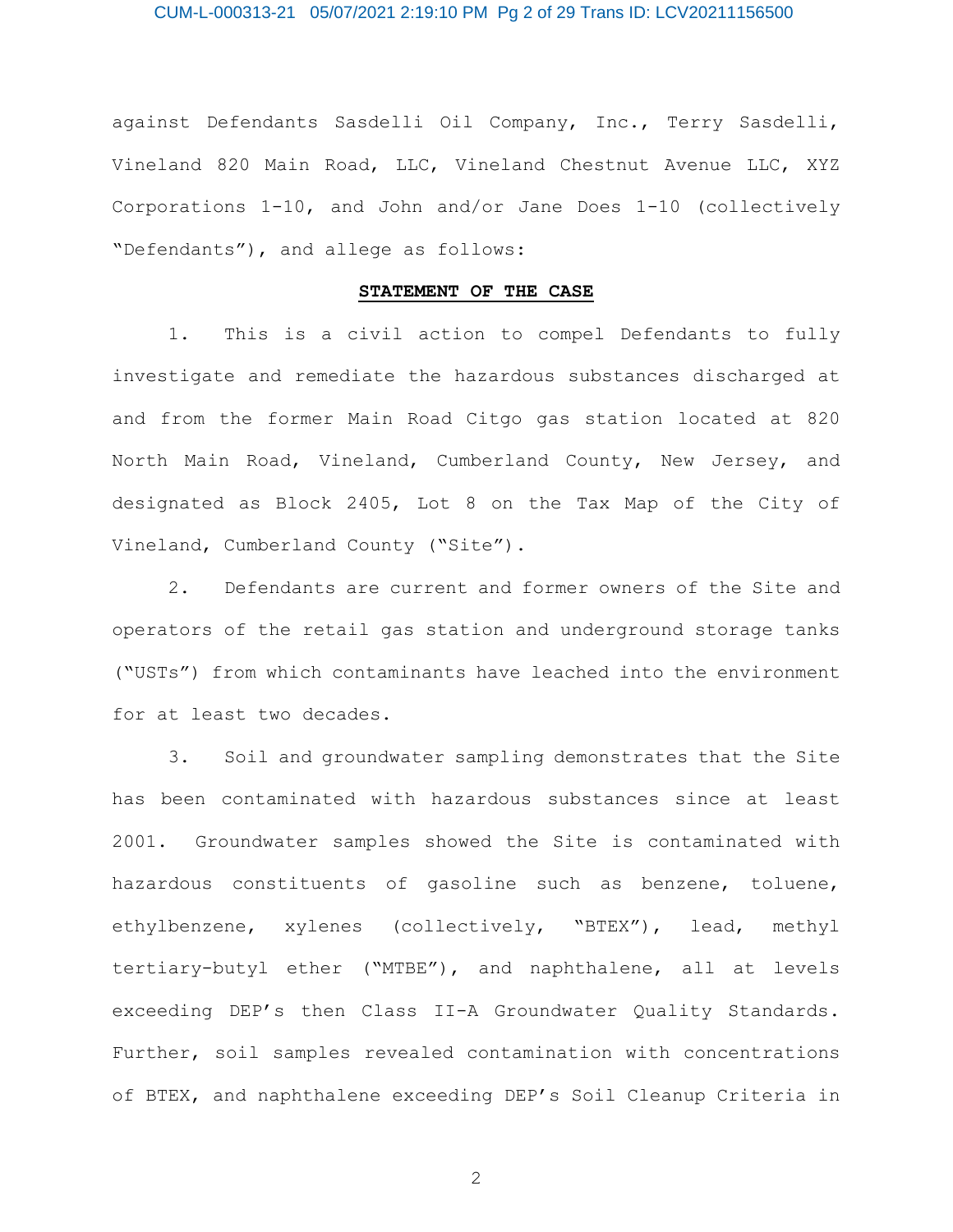### CUM-L-000313-21 05/07/2021 2:19:10 PM Pg 3 of 29 Trans ID: LCV20211156500

effect at the time. And those hazardous substances have since migrated from the Site to include surrounding properties ("Contaminated Site"). Several residences and businesses are located within 300 feet of the Site, while a child-care center is located within 500 feet.

4. Exposure to those hazardous substances poses a danger to human health, including damage to the liver, kidneys, central nervous system, and eyes, and the environment.

5. The Department now seeks to compel Defendants to investigate and remediate the discharges of hazardous substances that continue to exist at the Contaminated Site and pose an ongoing threat to human health and to otherwise comply with and recover relief available under the New Jersey Spill Compensation and Control Act ("Spill Act"), N.J.S.A. 58:10-23.11 to -23.24, the Water Pollution Control Act ("WPCA"), N.J.S.A. 58:10A-1 to -20, and the Site Remediation Reform Act, N.J.S.A. 58:10C-1 to -29 ("SRRA"), and their applicable regulations.

#### **THE PARTIES**

6. Plaintiff DEP is a principal department within the Executive Branch of the State government and is charged with enforcement of the Spill Act and the WPCA. Pursuant to those statutes, DEP is vested with the authority to institute legal proceedings to seek injunctive relief compelling remediation, to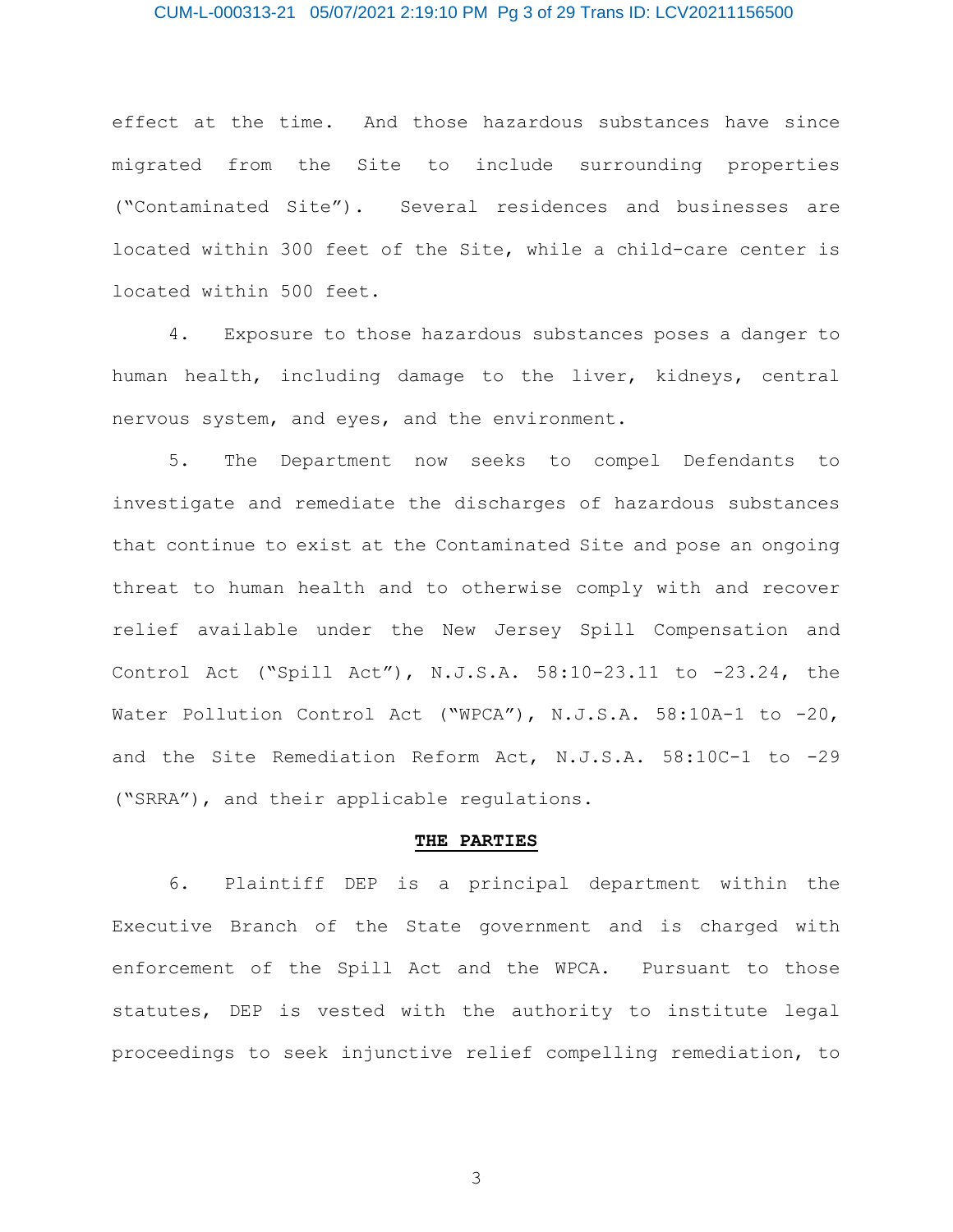### CUM-L-000313-21 05/07/2021 2:19:10 PM Pg 4 of 29 Trans ID: LCV20211156500

recover past and future costs, and to pursue additional civil penalties in Superior Court.

7. Plaintiff Commissioner is vested by law with various powers and authority, including those conferred by DEP's enabling legislation, N.J.S.A. 13:1D-9.

8. Plaintiff Administrator is the chief executive officer of the New Jersey Spill Compensation Fund ("Spill Fund"). N.J.S.A. 58:10-23.11j. As the chief executive officer of the Spill Fund, the Administrator is authorized to approve and pay any cleanup and removal costs DEP incurs, N.J.S.A. 58:10-23.11f.c. and d., and to certify the amount of any claim to be paid from the Spill Fund. N.J.S.A. 58:10-23.11j.d.

9. DEP, the Commissioner, and the Administrator (collectively the "Department") maintain their principal offices at 401 East State Street, Trenton, Mercer County, New Jersey.

10. Defendant Sasdelli Oil Company, Inc. ("Sasdelli Oil") is a corporation organized under the laws of the State of New Jersey, with a main business address of P.O. Box 242, Avalon, Cape May County, New Jersey. Sasdelli Oil owned the Site from approximately December 23, 1986, to October 19, 2005 and, upon information and belief, owned the USTs located on the Site for that period of time.

11. Defendant Terry Sasdelli is an individual residing in the State of North Carolina, with a principal residence located at 124 Boulder Way, Asheville, Buncombe County, North Carolina. Terry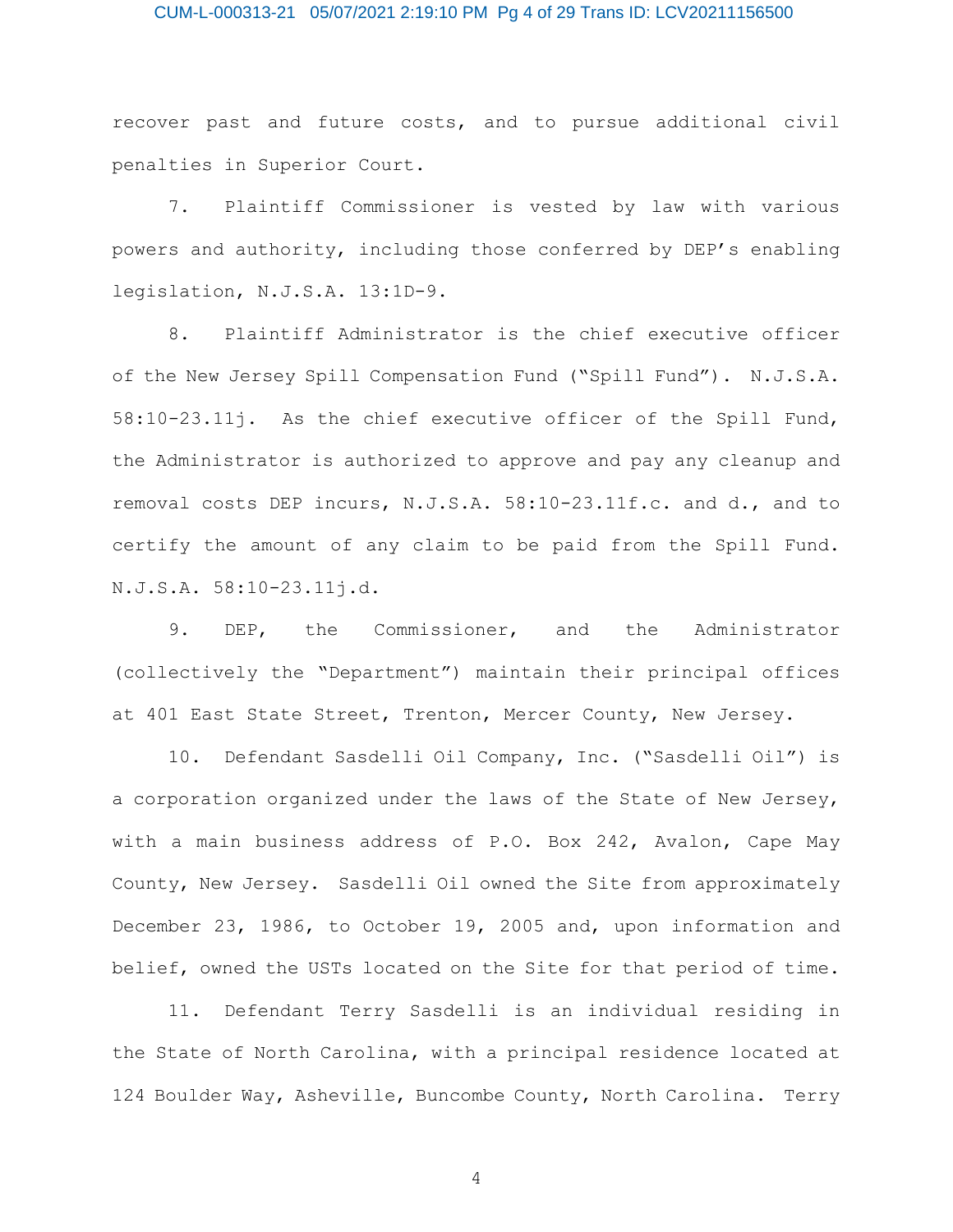### CUM-L-000313-21 05/07/2021 2:19:10 PM Pg 5 of 29 Trans ID: LCV20211156500

Sasdelli is the president of Sasdelli Oil. Upon information and belief, Sasdelli is the individual in charge of day-to-day activities of Sasdelli Oil, with the authority to correct violations of applicable laws and regulations. Upon information and belief Sasdelli operated the USTs located on the Site for at least part of the time between December 23, 1986 and October 19, 2005.

12. Defendant Vineland 820 Main Road, LLC ("Vineland 820 Main Road") is a limited liability company organized and existing under the laws of the State of Delaware, with a main business address of 1624 Newport Gap Pike, Wilmington, New Castle County, Delaware. Vineland 820 Main Road owned the Site from approximately October 19, 2005, to July 3, 2012 and, upon information and belief, owned and operated the USTs located on the Site for at least part of that time.

13. Defendant Vineland Chestnut Avenue LLC ("Chestnut Avenue") is a limited liability company organized and existing under the laws of the State of New Jersey, with a main business address of 1624 Newport Gap Pike, Wilmington, New Castle County, Delaware. Chestnut Avenue has owned the Site from approximately July 3, 2012 to present.

14. "XYZ Corporations" 1-10, these names being fictitious, are entities with identities that cannot be ascertained as of the filing of this Complaint, certain of which are corporate successors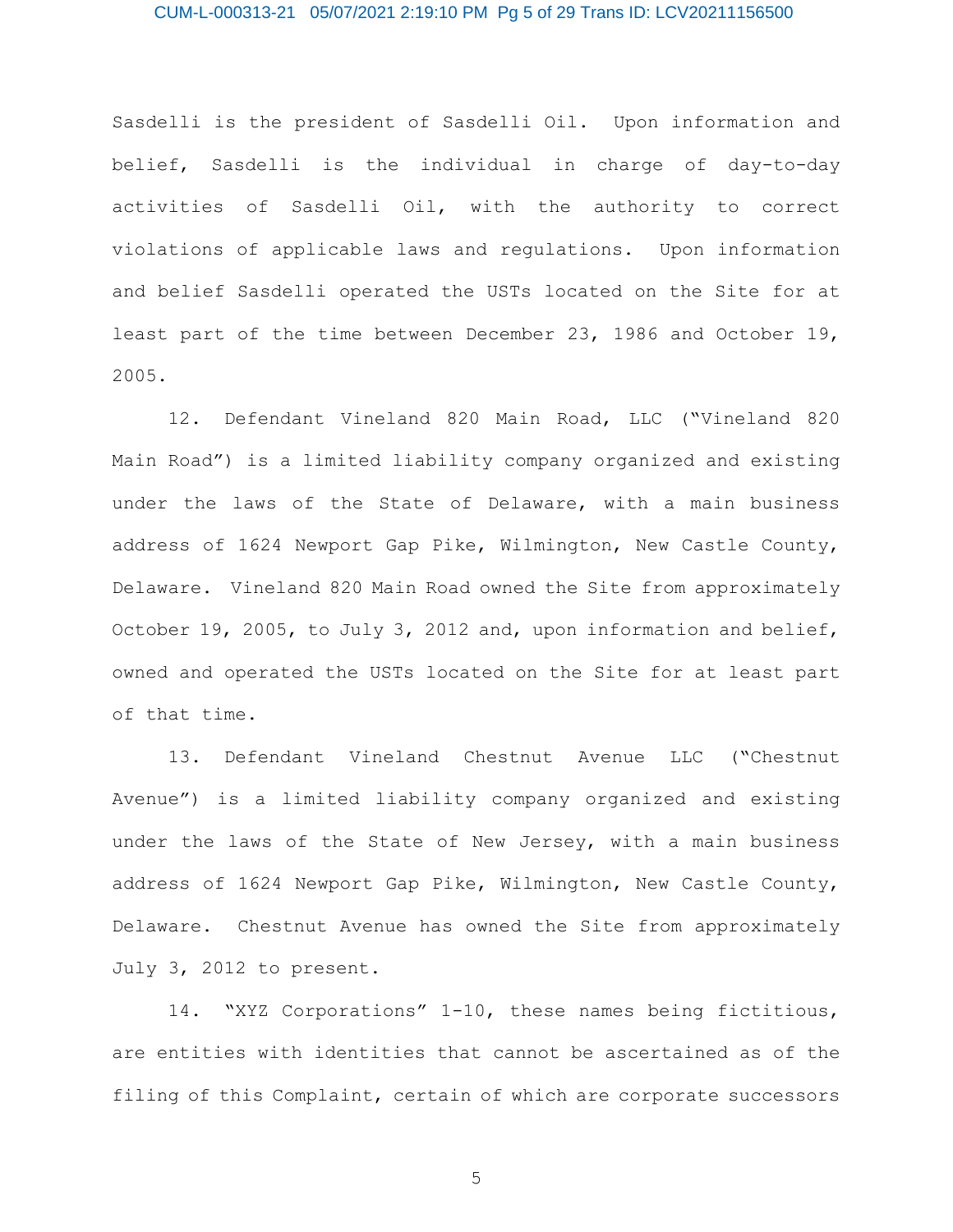### CUM-L-000313-21 05/07/2021 2:19:10 PM Pg 6 of 29 Trans ID: LCV20211156500

to, predecessors of, insurers of, or are otherwise related to, defendants Sasdelli Oil, Terry Sasdelli, Vineland 820 Main Road, and Chestnut Avenue, and/or are other dischargers and/or persons in any way responsible for the hazardous substances discharged at the Site.

15. "John and/or Jane Does" 1-10, these names being fictitious, are individuals whose identities cannot be ascertained as of the filing of this Complaint, certain of whom are partners, officers, directors, and/or responsible corporate officials of, or are otherwise related to, defendants Sasdelli Oil, Terry Sasdelli, Vineland 820 Main Road, and Chestnut Avenue, and/or one or more of the XYZ Corporation defendants, and/or are other dischargers and/or persons in any way responsible for the hazardous substances discharged at the Site.

#### **GENERAL ALLEGATIONS**

16. On December 23, 1986, Sasdelli Oil acquired the Site from Peter and Mary Marcacci.

17. On May 27, 1988, Terry Sasdelli submitted an annual UST Registration Form to DEP for nine USTs located at the Site, listing Sasdelli Oil as the owner of the USTs and himself as the operator.

18. From 1986 until 1998, Sasdelli Oil and Terry Sasdelli submitted annual UST Registrations to DEP listing themselves as the owner and operator, respectively, of the USTs located on the Site. Upon information and belief, however, Sasdelli Oil and Terry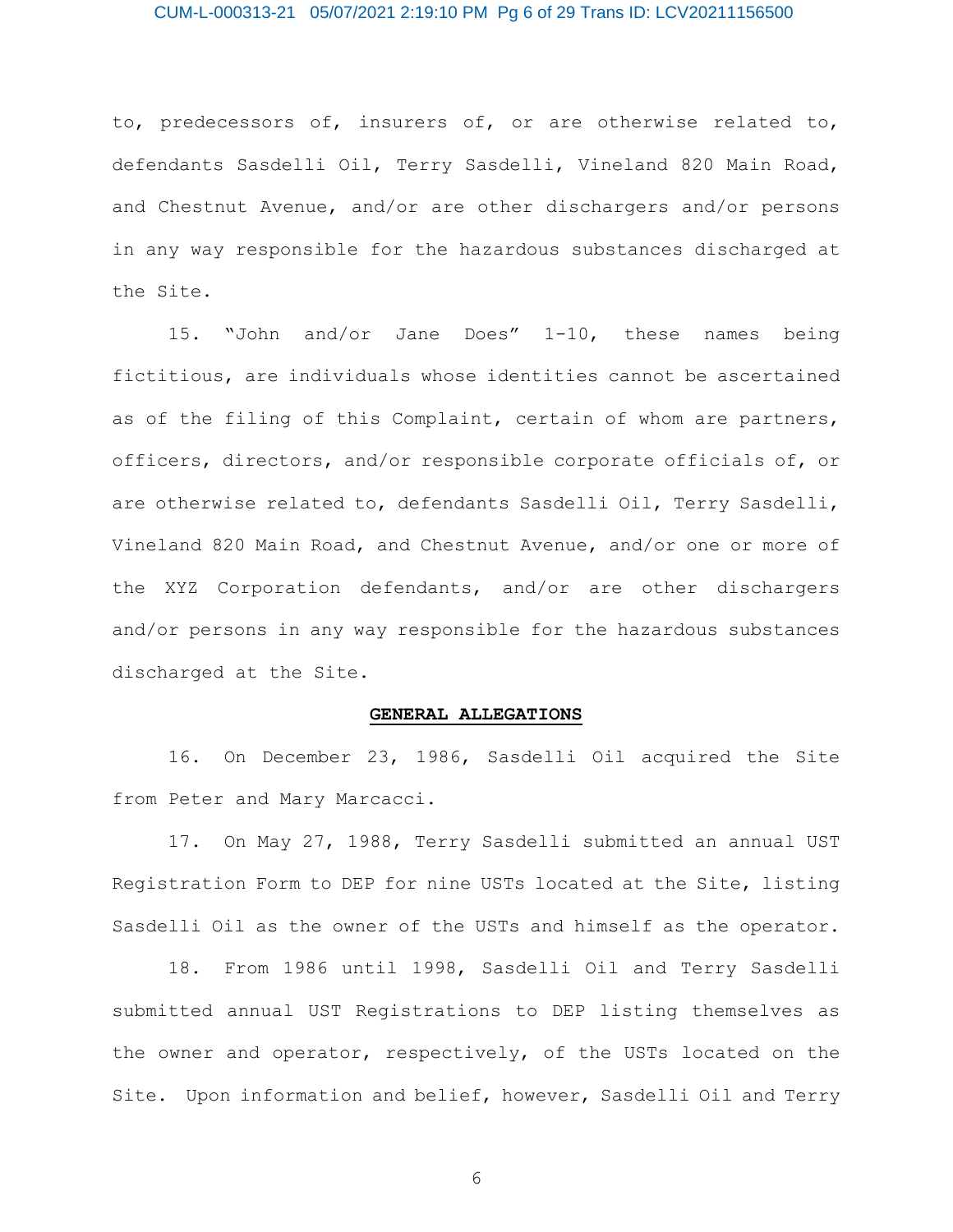# CUM-L-000313-21 05/07/2021 2:19:10 PM Pg 7 of 29 Trans ID: LCV20211156500

Sasdelli actually owned and operated the USTs, respectively, until 2005.

19. On April 10, 1989, Terry Sasdelli submitted an annual UST Registration Form to report that USTs numbered 1 through 3 of the nine tanks had been filled with foam and abandoned in place. DEP later determined that USTs 1 through 3 were removed on or about October 17, 2013 (discussed below).

20. On November 25, 2003, MIG Environmental Consulting, LLC ("MIG Environmental"), an environmental consultant, reported to DEP the results of an investigation of the Site it performed on behalf of a prospective purchaser, which were compiled into an October 30, 2003 Preliminary Remedial Investigation report. DEP assigned case number 03-11-25-1123-22.

21. Upon information and belief, Inderpreet Singh was, and has remained, the principal officer of MIG Environmental, Chestnut Avenue, and Vineland 820 Main Road since at least 2003.

22. The investigation of the Site included the collection of soil and groundwater samples by MIG Environmental, which occurred on November 3, 2001. Subsequent to the collection of the samples, they were sent to QC Laboratories in Southampton, PA to determine whether any hazardous substances were present in the soil or groundwater on the Site.

23. The November 3, 2001 soil samples revealed several hazardous substances, including concentrations of benzene,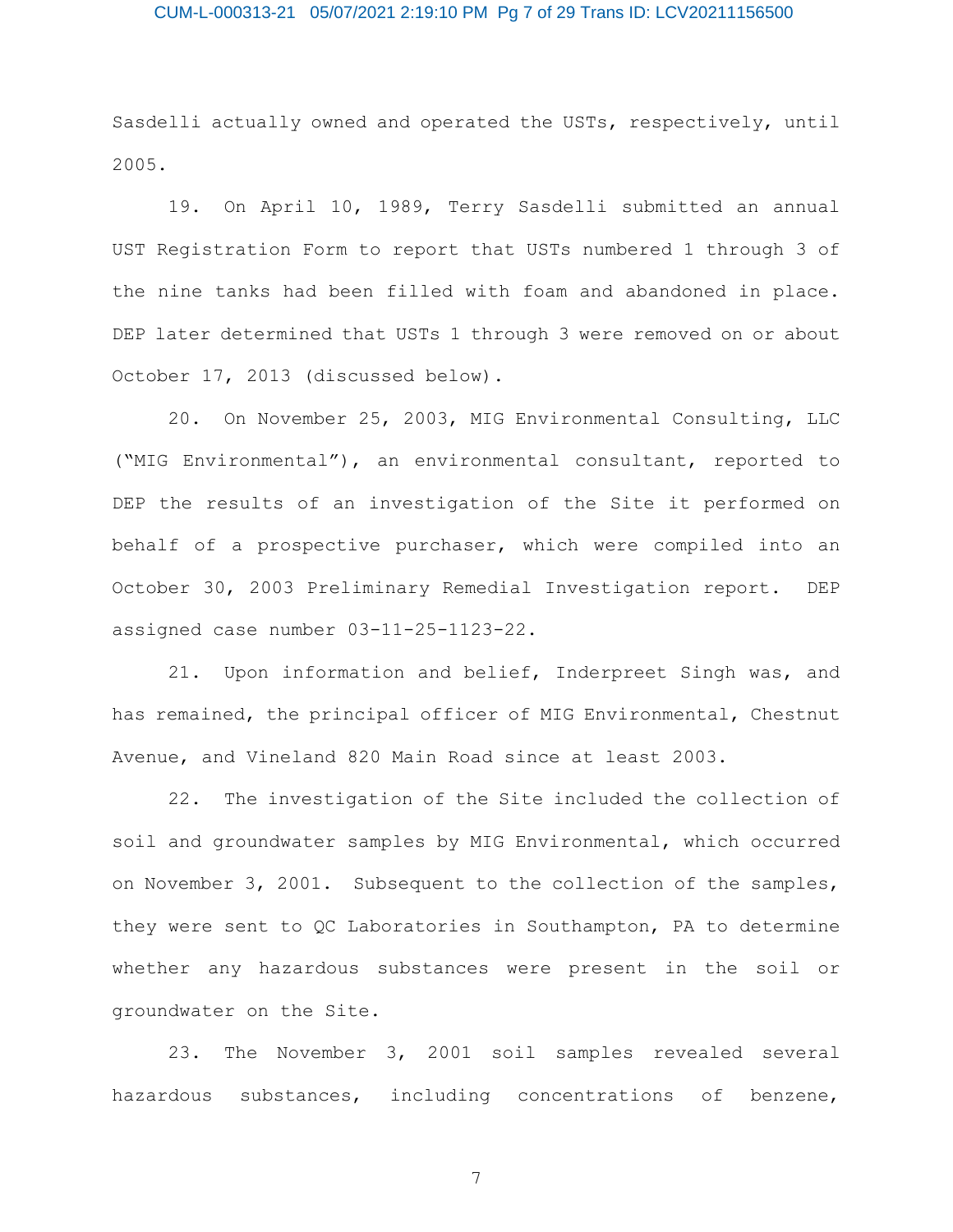### CUM-L-000313-21 05/07/2021 2:19:10 PM Pg 8 of 29 Trans ID: LCV20211156500

toluene, ethylbenzene, xylenes, and naphthalene in the soil up to 85.3 parts per million ("ppm"), 657 ppm, 303 ppm, 987 ppm, and 116 ppm, respectively, all exceeding DEP's Impact to Groundwater Soil Cleanup Criteria of 1 ppm, 500 ppm, 100 ppm, 67 ppm, and 100 ppm in effect at the time, respectively. The concentration of benzene detected in the soil also exceeded DEP's Non-Residential Direct Contact Soil Cleanup Criterion of 13 ppm in effect at the time.

24. The November 3, 2001 groundwater samples also revealed several hazardous substances, including concentrations of benzene, toluene, ethylbenzene, xylenes, lead, MTBE, and naphthalene up to 31,400 parts per billion ("ppb"), 52,400 ppb, 5,080 ppb, 24,240 ppb, 839 ppb, 1,150 ppb, and 475 ppb, respectively, all exceeding DEP's Class II-A Ground Water Quality Standards ("GWQS") of 1.0 ppb, 1,000 ppb, 700 ppb, 40 ppb, 10 ppb, 70 ppb, and 300 ppb in effect at the time, respectively.

25. On or about October 19, 2005, Sasdelli Oil transferred ownership of the Site to Vineland 820 Main Road.

26. On February 23, 2007, Vineland 820 Main Road submitted an annual UST Registration Form. The form only listed USTs numbered 4 through 9 of the nine USTs located on the Site. The Form stated that USTs numbered 4 through 9 were taken out of service in December 1998.

27. On October 3, 2007, DEP informed Vineland 820 Main Road that it must close the six out-of-service USTs. Vineland 820 Main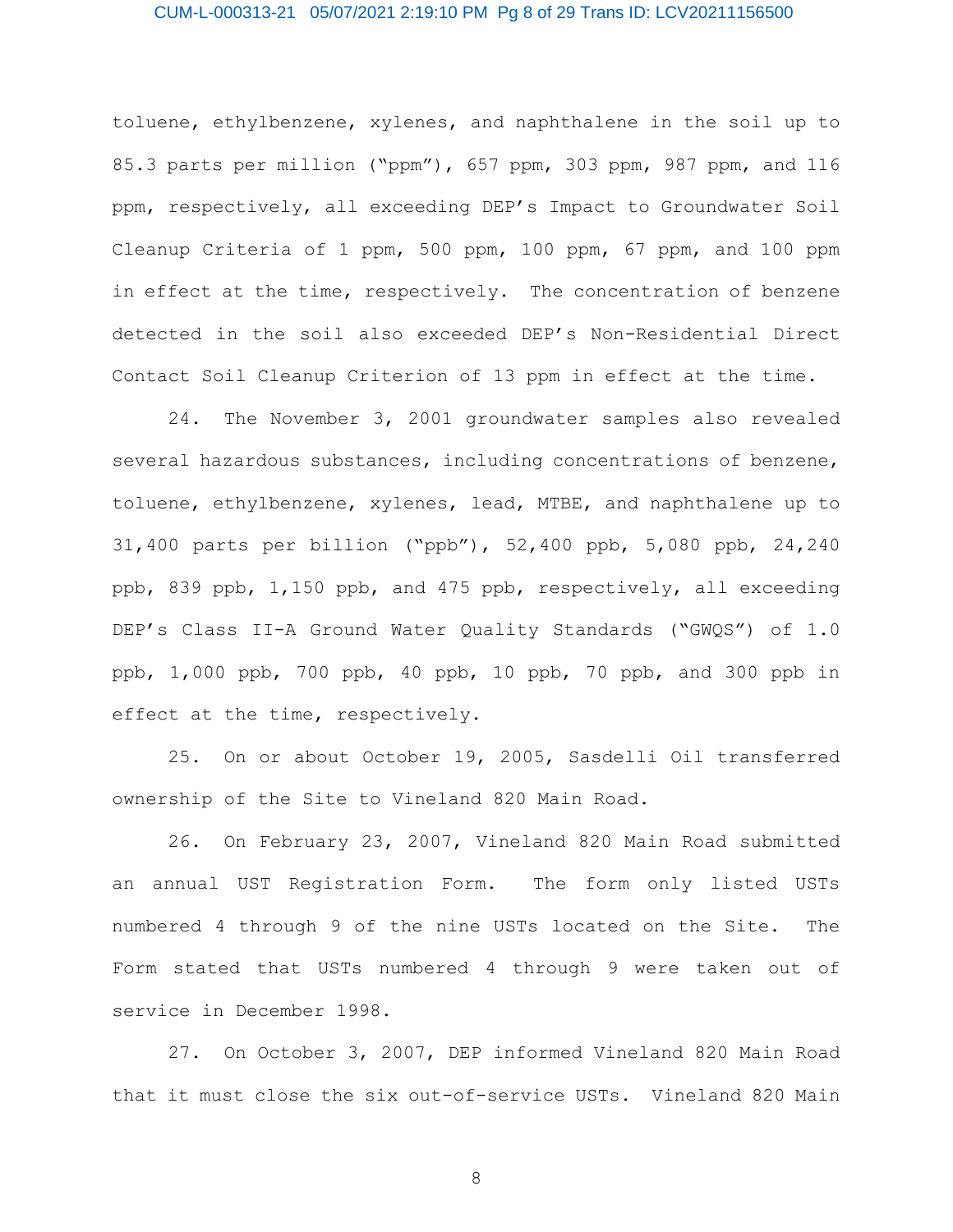### CUM-L-000313-21 05/07/2021 2:19:10 PM Pg 9 of 29 Trans ID: LCV20211156500

Road submitted a Closure Notification Form for USTs 4 through 9 on October 16, 2007. DEP approved a Notice of Intent to Close Permit on October 18, 2007 and assigned permit # N07-5936.

28. On or around March 19, 2008, MIG Environmental submitted a UST Closure Report to DEP on behalf of Vineland 820 Main Road. In the UST Closure Report, MIG Environmental reported to DEP that it had overseen the removal of six USTs at the Site.

29. On October 7, 2010, DEP sent a Notice of Deficiency letter to Vineland 820 Main Road regarding the 2008 UST Closure Report. DEP directed Vineland 820 Main Road to horizontally and vertically delineate all media to determine the depth and surface area of the contamination existing on the Site and conduct a groundwater investigation based on exceedances of the Impact to Groundwater Soil Cleanup Criteria reported in the 2003 Preliminary Remedial Investigation Report.

30. On April 28, 2009, MIG Environmental conducted groundwater sampling at the Site on behalf of Vineland 820 Main Road, the results of which were compiled into a report ("April 2009 Sampling Report").

31. The April 2009 Sampling Report identified several hazardous substances in the groundwater, including concentrations of benzene, toluene, ethylbenzene, and xylenes up to 30,000 ppb, 76,000 ppb, 7,000 ppb, and 42,000 ppb, respectively, all exceeding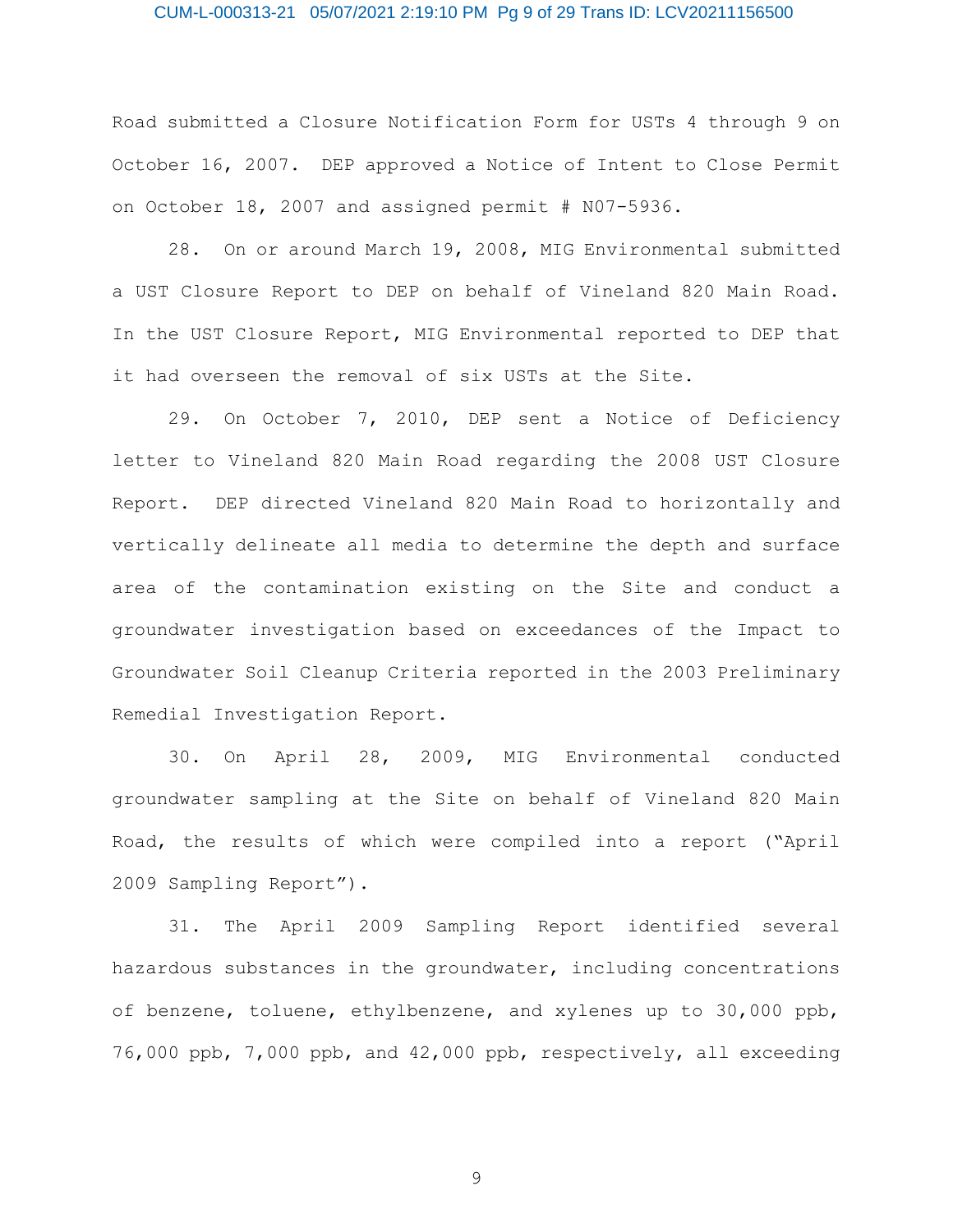### CUM-L-000313-21 05/07/2021 2:19:10 PM Pg 10 of 29 Trans ID: LCV20211156500

DEP's GWQS of 1.0 ppb, 600 ppb, 700 ppb, and 1,000 ppb in effect at the time, respectively.

32. Previously, in October 2005, DEP published a Vapor Intrusion Guidance document to assist the regulated community in complying with the Technical Requirements for Site Remediation, N.J.A.C. 7:26E, and properly assessing vapor intrusion ("VI") pathways. In March 2007, DEP published a table detailing the Vapor Intrusion Groundwater Screening Levels ("VIGWSL"). Under SRRA, the licensed site remediation professional shall apply any available and appropriate technical guidelines concerning site remediation as issued by DEP. N.J.S.A. 58:10C-14c(3).

33. The April 2009 Sampling Report identified concentrations of benzene and xylenes exceeding the VIGWSL of 15 ppb and 7,000 ppb in effect at the time, respectively, triggering the requirement for a VI investigation to be performed.

34. Defendants were required to perform a VI Investigation within 150 days of the April 28, 2009 trigger date, pursuant to N.J.A.C. 7:26E-1.15(c). To date, Defendants have failed to perform a VI Investigation.

35. On July 13, 2009, MIG Environmental conducted further groundwater sampling at the Site on behalf of Vineland 820 Main Road that it compiled in another report ("July 2009 Sampling Report").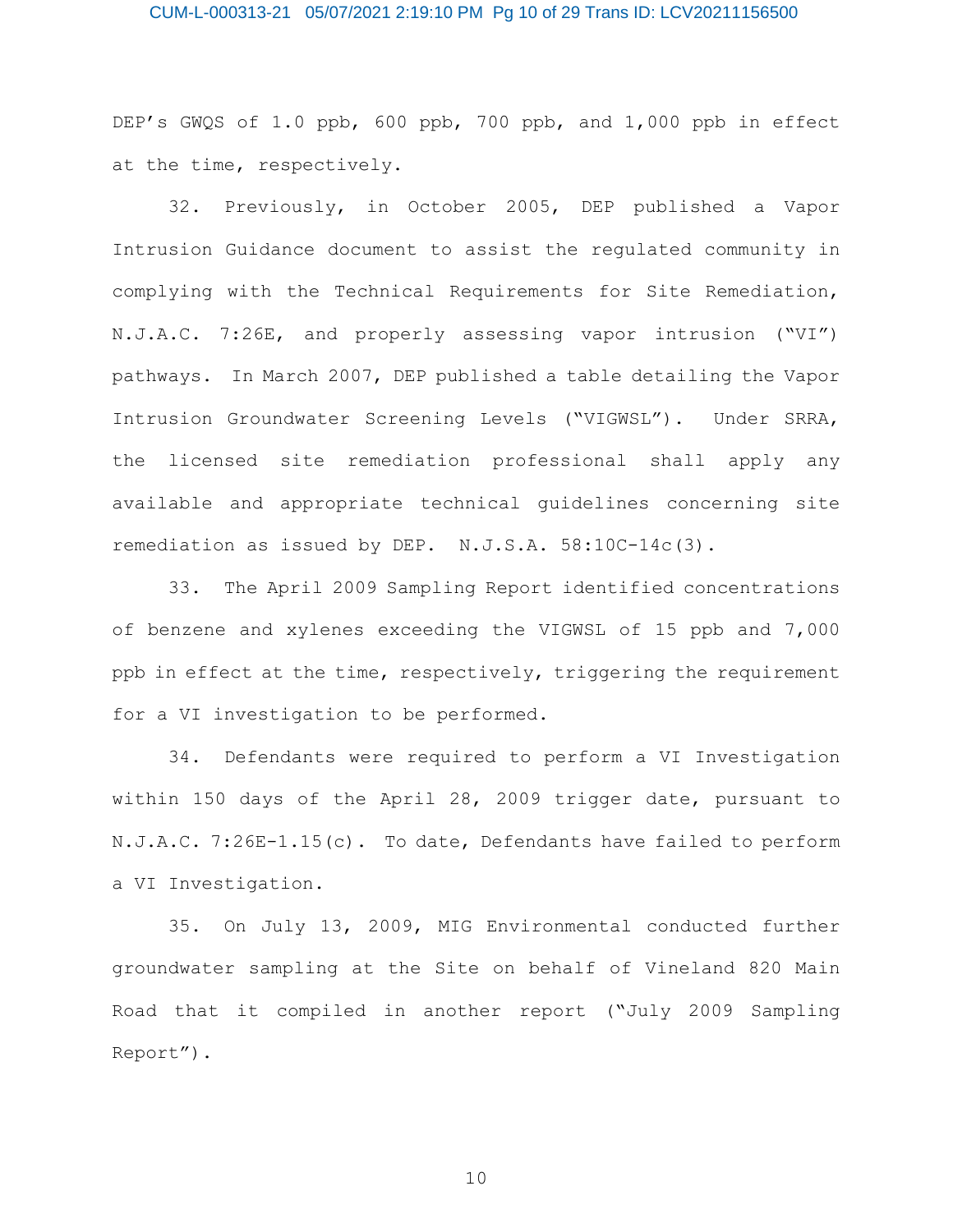### CUM-L-000313-21 05/07/2021 2:19:10 PM Pg 11 of 29 Trans ID: LCV20211156500

36. The July 2009 Sampling Report identified concentrations of benzene, toluene, ethylbenzene, xylenes, MTBE, and tertiarybutyl alcohol ("TBA") in the groundwater up to 23,000 ppb, 16,000 ppb, 4,300 ppb, 20,900 ppb, 93 ppb, and 100 ppb, respectively, all exceeding the GWQS of 1.0 ppb, 600 ppb, 700 ppb, 1,000 ppb, 70 ppb, and 100 ppb in effect at the time, respectively. In addition, the concentrations of benzene, xylenes, and MTBE exceeded the VIGWSL of 15 ppb, 7,000 ppb, and 78 ppb in effect at the time, respectively, again triggering the requirement for a VI investigation to be performed.

37. On August 4 and 5, 2011, MIG Environmental conducted additional groundwater sampling at the Site on behalf of Vineland 820 Main Road that it compiled into another report ("2011 Sampling Report").

38. The 2011 Sampling Report identified concentrations of benzene, toluene, ethylbenzene, xylenes, TBA, trichloroethylene ("TCE"), and Tetrachloroethylene ("PCE") in the groundwater up to 17,900 ppb, 110,000 ppb, 36,800 ppb, 183,000 ppb, 1,080 ppb, 2.8 ppb, and 26.9 ppb, respectively, all exceeding the GWQS of 1.0 ppb, 600 ppb, 700 ppb, 1,000 ppb, 100 ppb, 1.0 ppb, and 1.0 ppb in effect at the time, respectively. In addition, the concentrations of benzene, xylenes, TCE, and PCE exceeded the VIGWSL of 15 ppb, 7,000 ppb, 1.0 ppb, and 1.0 ppb in effect at the time,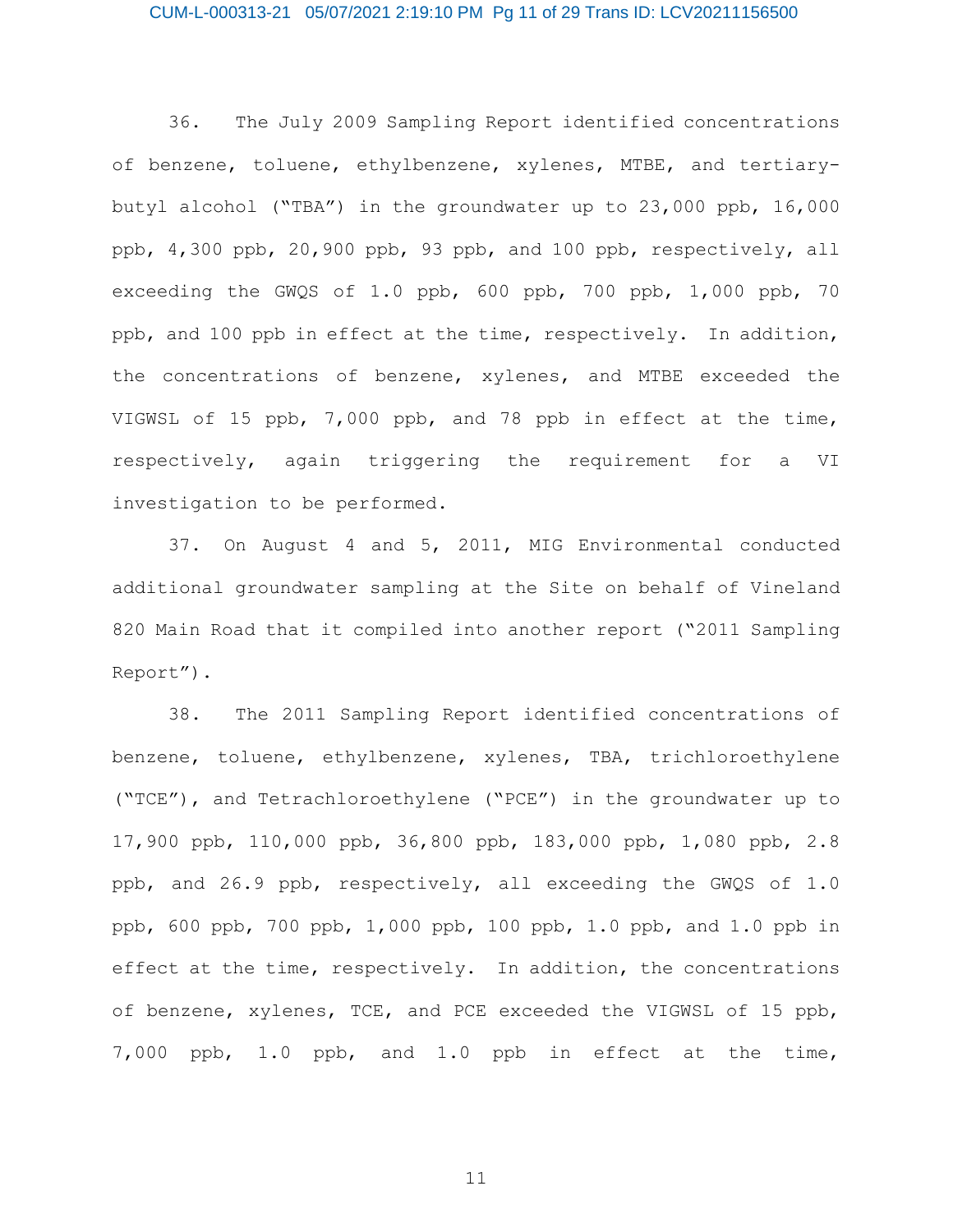### CUM-L-000313-21 05/07/2021 2:19:10 PM Pg 12 of 29 Trans ID: LCV20211156500

respectively, again triggering the requirement for a VI investigation.

39. MIG Environmental also conducted sampling at a nearby off-site monitoring well (Monitoring Well-6). The 2011 Sampling Report identified concentrations of benzene, toluene, and xylenes in the groundwater within Monitoring Well-6 up to 119 ppb, 794 ppb, and 2,000 ppb, respectively, all exceeding the GWQS of 1.0 ppb, 600 ppb, and 1,000 ppb in effect at the time, respectively. Monitoring Well-6 is located across N. Main Rd. from the Site at 821 N. Main Road, Vineland, New Jersey.

40. On March 6, 2012, MIG Environmental submitted an Initial Receptor Evaluation ("IRE") for the Site to DEP.

41. The IRE identified the past discovery of "free product," which is gasoline floating on the surface of the groundwater, also known as light non-aqueous phase liquid ("LNAPL") on January 25, 2008.

42. Defendants were required to report the LNAPL to the Department by March 24, 2008, within 60 days of its discovery, but failed to do so. See  $N.J.A.C. 7:26E-1.10(b)(1)$ . Although the LNAPL was identified in the IRE, Defendants did not satisfy the reporting requirements outlined at N.J.A.C. 7:26E-1.10(b)(1) until May 28, 2020.

43. Specifically, N.J.A.C. 7:26E-1.10(b)1) provides that Defendants were required to report the presence of LNAPL to the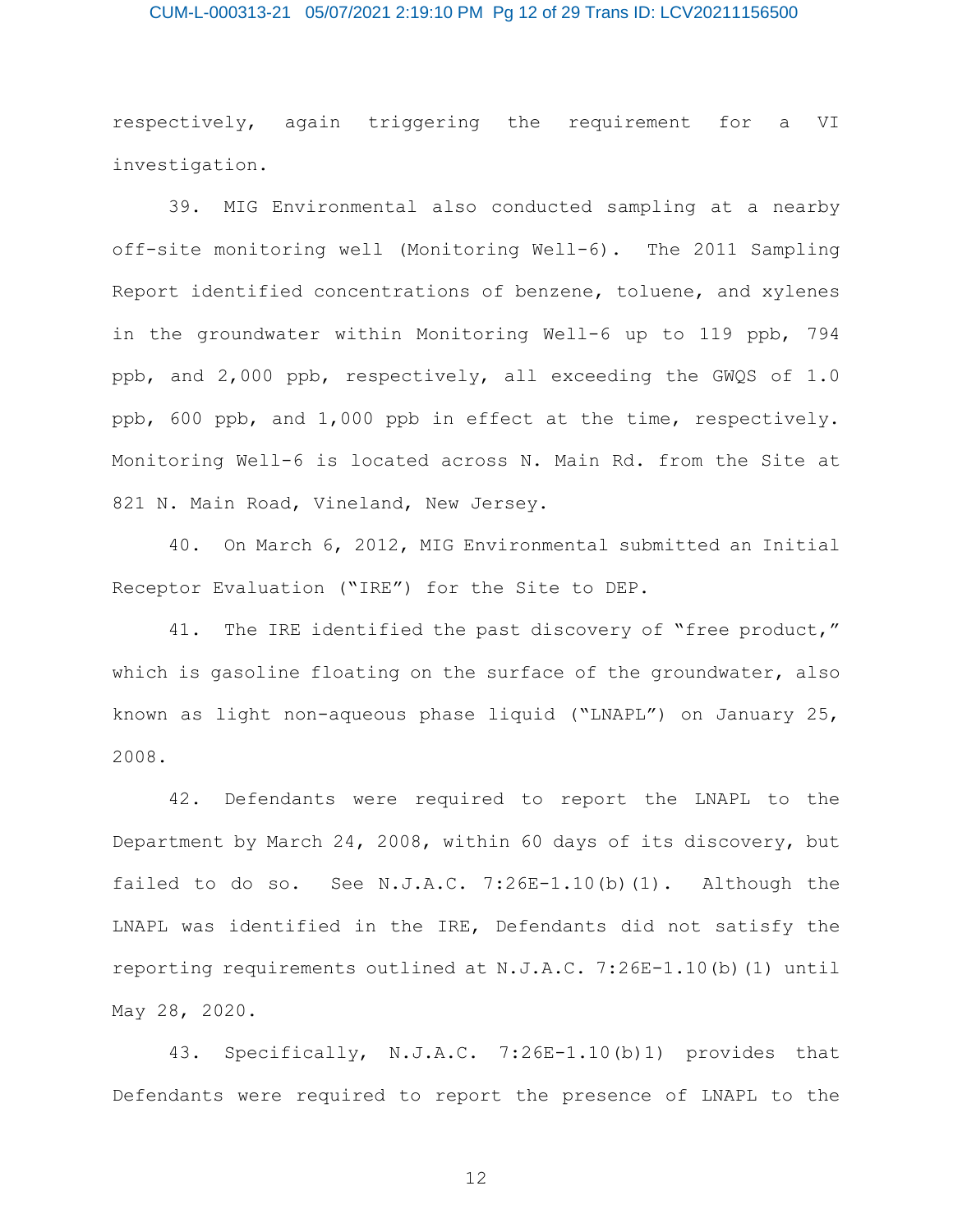### CUM-L-000313-21 05/07/2021 2:19:10 PM Pg 13 of 29 Trans ID: LCV20211156500

Department on a form available on the Department's website at www.nj.gov/dep/srp/srra/forms, which includes Site identification information, a summary of the information describing the type of LNAPL observed and how the LNAPL was discovered, the name of the responsible entity and a certification statement, and the name of the licensed site remediation professional and a certification statement.

44. In the context of site remediation, regulatory timeframes establish the deadlines for specific remedial actions, while mandatory timeframes, when missed, establish when a Site enters compulsory direct oversight. See N.J.A.C. 7:26C-14.2(b) and N.J.S.A. 58:10C-27.a(2).

45. Requirements under compulsory direct oversight include, but are not limited to, hiring a licensed site remediation professional ("LSRP") within 14 days after the Site enters direct oversight, and, within 90 days, establishing and maintaining a remediation trust fund, submitting a cost review, submitting a proposed public participation plan, and submitting a feasibility study to DEP. See N.J.A.C. 7:26C-14.2(b)

46. Under N.J.A.C. 7:26E-4.10(a)2ii(1), Defendants were required to complete an RI for the delineation of LNAPL, initiate implementation of an LNAPL interim remedial measure ("IRM"), initiate monitoring, and submit an LNAPL RI and IRM Report to DEP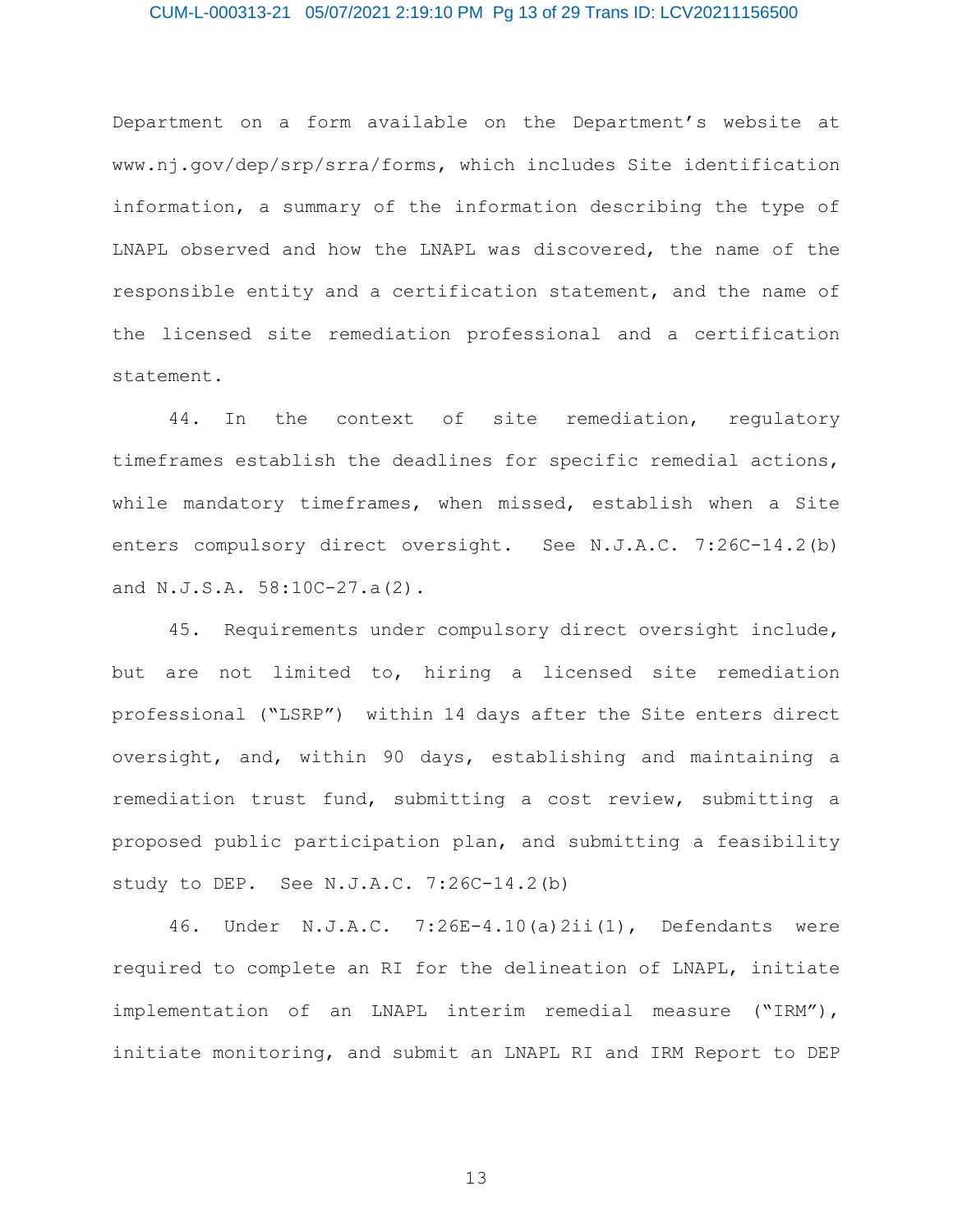### CUM-L-000313-21 05/07/2021 2:19:10 PM Pg 14 of 29 Trans ID: LCV20211156500

by the regulatory timeframe of March 1, 2010, two years after the discovery of the LNAPL.

47. To avoid direct oversight, Defendants were required to submit the LNAPL IRM, initiate monitoring, and submit an LNAPL RI and IRM Report by the mandatory timeframe of March 1, 2012, two years after the regulatory timeframe. See 7:26C-3.3(b)(4). To date, Defendants have failed to complete an RI for the delineation of LNAPL, initiate implementation of an LNAPL IRM, initiate monitoring, and submit an LNAPL RI and IRM Report to DEP.

48. The IRE further acknowledged that the requirement for a VI investigation had been triggered, but noted that a VI investigation had not yet been conducted.

49. On or about July 3, 2012, Vineland 820 Main Road transferred ownership of the Site to Chestnut Avenue. Since acquiring the Site, Chestnut Avenue has continued to own the Site and remains the current owner of the Site.

50. On May 16, 2013, David Pry, an LSRP retained by Vineland 820 Main Road, submitted a Notice of Intent to Close Form to DEP for USTs 1 through 3. A Notice of Intent to Close Permit was approved by DEP on May 23, 2013 and assigned permit # N13-9030.

51. On May 22, 2013, Vineland 820 Main Road submitted an annual UST Registration Form to DEP for USTs 1 through 3, listing Vineland 820 Main Road as the owner and operator of all three USTs.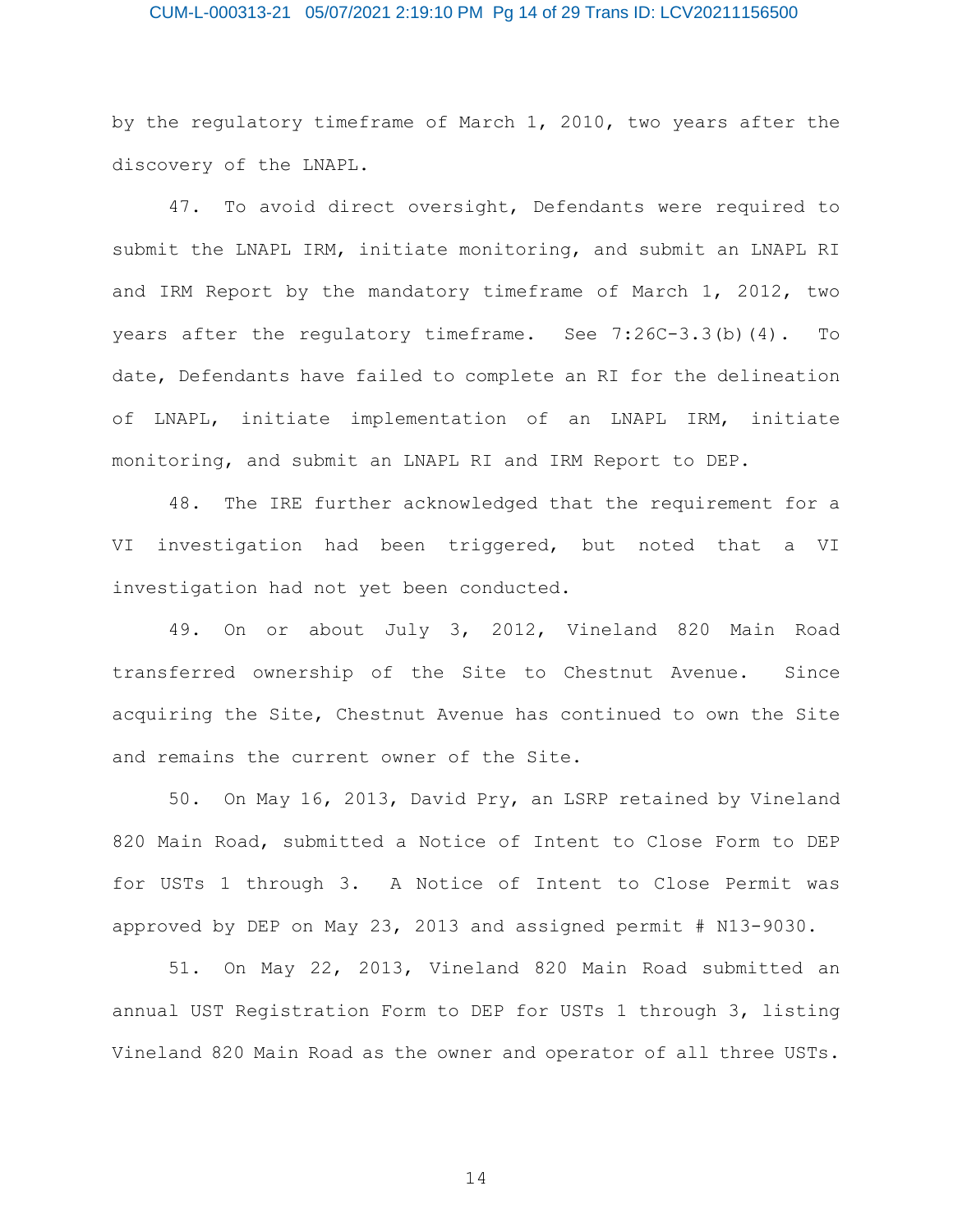### CUM-L-000313-21 05/07/2021 2:19:10 PM Pg 15 of 29 Trans ID: LCV20211156500

52. MIG Environmental conducted additional sampling on October 17, 2013, which it included in a Permit-By-Rule Application submitted to DEP on behalf of Vineland 820 Main Road on July 5, 2016 ("PBR Application"). In the PBR Application, MIG Environmental reported that sampling results identified concentrations of benzene, ethylbenzene, and xylenes in the soil up to 6.8 ppm, 146 ppm, and 886 ppm, respectively, all exceeding DEP's Impact to Groundwater Soil Cleanup Criteria of 1.0 ppm, 100 ppm, 67 ppm in effect at the time, respectively. The concentration of benzene also exceeded the Non-Residential Direct Contact Soil Remediation Standard of 5.0 ppm in effect at the time.

53. On January 19, 2017, Inderpreet Singh submitted an annual UST Registration Form on behalf of Vineland 820 Main Road, stating that USTs 1 through 3 were removed on October 17, 2013.

54. On September 21, 2017, DEP issued a notice of violation ("NOV") to Vineland 820 Main Road for failure to complete a Remedial Investigation ("RI") and submit an RI Report to DEP by the regulatory timeframe of March 1, 2017, which is established by virtue of the earliest applicable requirement to remediate pursuant to N.J.A.C. 7:26C-2.2 having occurred between May 7, 1999 and March 1, 2010. See N.J.A.C. 7:26E-4.10(a)2ii(1).

55. To avoid direct oversight, Defendants were further required to complete an RI for the contaminated Site and submit an RI Report to DEP by the mandatory timeframe of March 1, 2019 as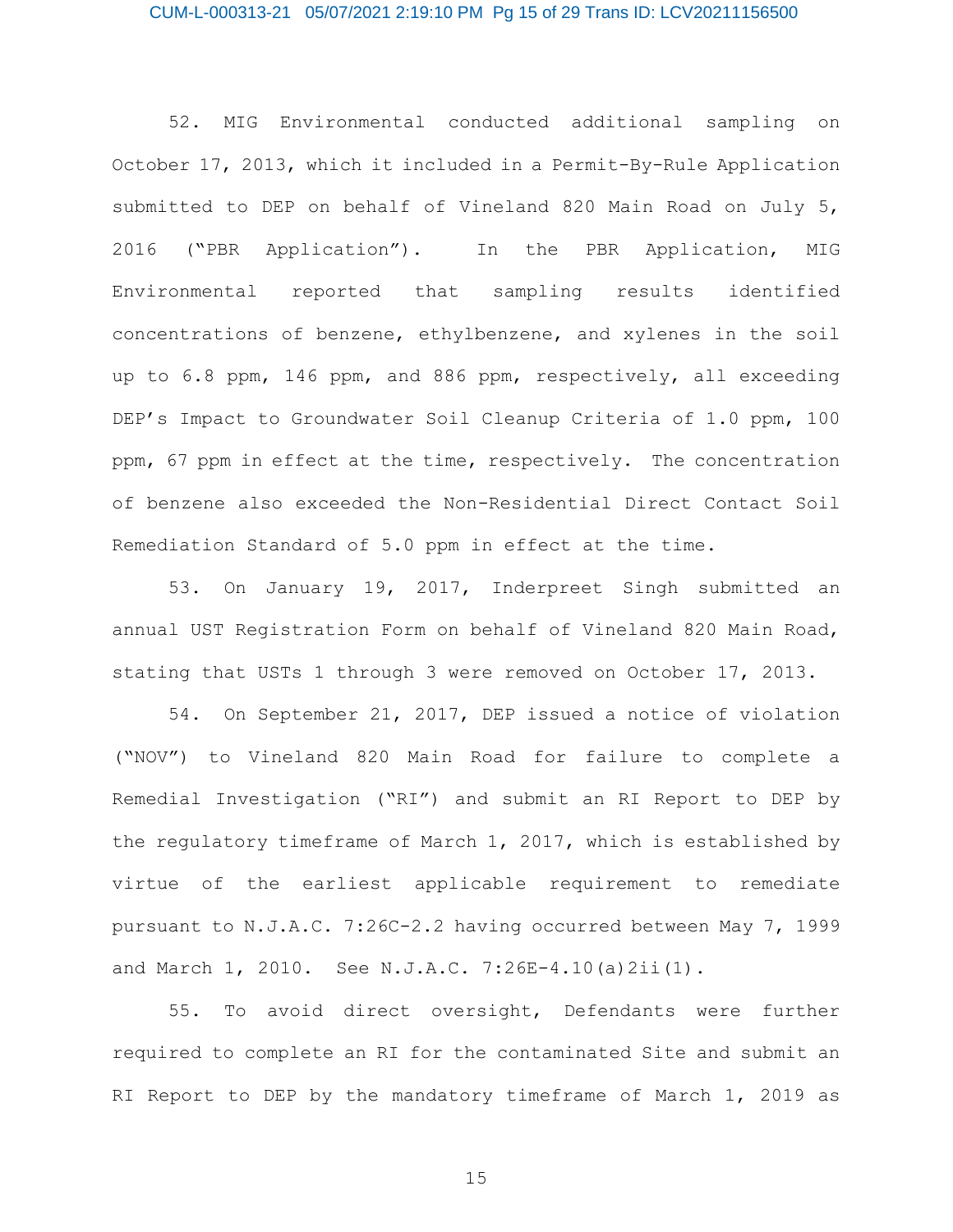### CUM-L-000313-21 05/07/2021 2:19:10 PM Pg 16 of 29 Trans ID: LCV20211156500

required pursuant to the SRRA and its implementing regulations, N.J.A.C. 7:26E-4.10(a)2, and N.J.A.C. 7:26C-3.3(b)5. To date, Defendants have failed to complete an RI for the Contaminated Site and submit an RI Report to DEP.

56. Having failed to submit an LNAPL RI & IRM Report and an RI report for the Contaminated Site by their respective mandatory timeframes, Defendants are required to comply with the requirements of direct oversight, pursuant to N.J.A.C. 7:26C-14.2(b) and N.J.S.A. 58:10C-27.a(2). To date, Defendants have failed to comply with the requirements of Direct Oversight.

57. Defendants Vineland 820 Main Road and Chestnut Avenue have also failed to pay all annual remediation fees invoiced by DEP as required pursuant to N.J.A.C. 7:26C-4.9(a).Annual remediation fees are assessed to persons responsible for conducting remediation at a contaminated site as required by N.J.A.C. 7:26C-4.3.

58. Several attempts were made by DEP to advise Defendants of their remedial responsibilities. DEP sent a letter to Vineland 820 Main Road on December 30, 2011 advising it of its responsibility to remediate the Site, a letter to the Site addressed to all responsible entities on January 27, 2012 reminding them that they are required to complete an IRE, and a compliance assistance e-mail to MIG Environmental on March 3, 2012.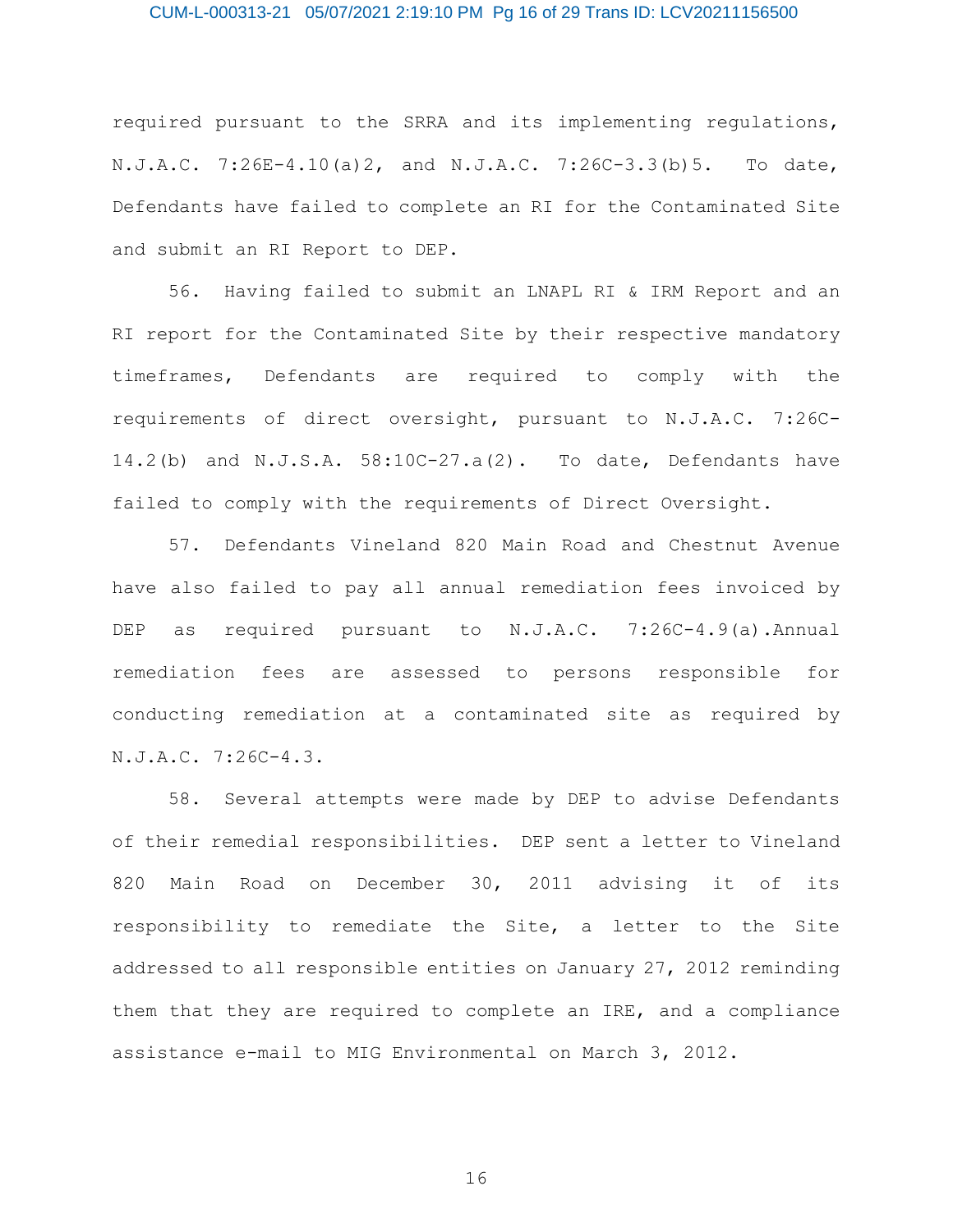### CUM-L-000313-21 05/07/2021 2:19:10 PM Pg 17 of 29 Trans ID: LCV20211156500

59. The hazardous substances discharged by Terry Sasdelli and Sasdelli Oil on the Site threaten public health and the environment.

60. Several residences and businesses are located within 300 feet of the Site, while a child-care center is located within 500 feet.

61. Gasoline and its components pose threats to the environment and public health when they enter the soil and groundwater. The chemical constituents of gasoline persist in soil for long periods of time, threatening plant and animal life and human health when ingested or inhaled.

62. Hazardous substances discharged to soil and groundwater from can also travel through soil, and the resulting vapor can intrude into human-occupied spaces that are either currently on the Site, or might be constructed at the Site in the future, and that are located wherever contaminated groundwater has migrated, posing an inhalation threat.

63. Many adverse health effects of gasoline are due to individual chemicals in gasoline, mainly BTEX.

64. Exposure to BTEX compounds – benzene, toluene, ethylbenzene, xylenes – poses a danger to human health, including damage to the liver, kidneys, central nervous system, and eyes.

65. Benzene is a known human carcinogen and is associated with increased incidences of leukemia.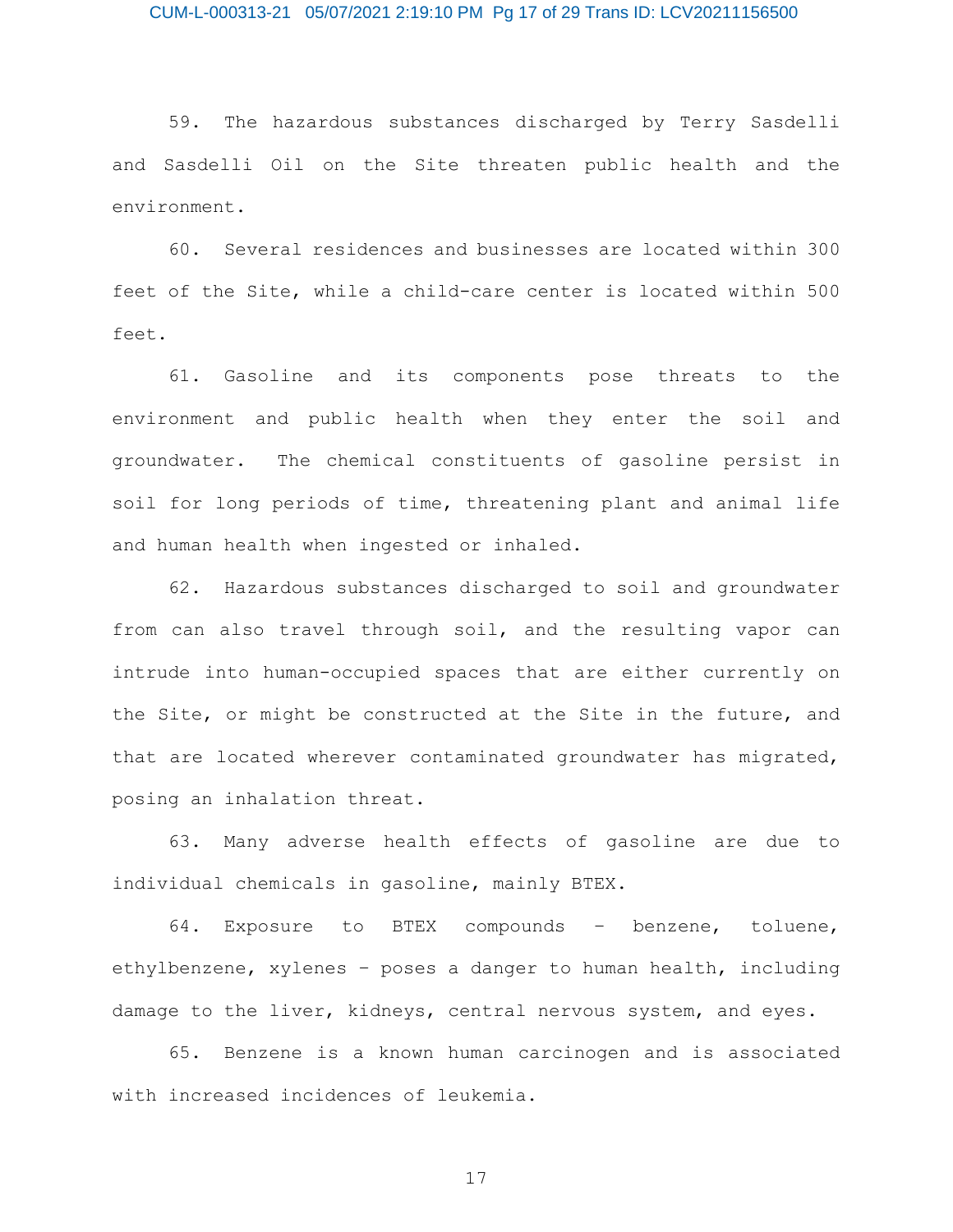CUM-L-000313-21 05/07/2021 2:19:10 PM Pg 18 of 29 Trans ID: LCV20211156500

66. For two decades, Defendants have ignored their shared responsibility to investigate and remediate the hazardous substances that to exist on the Site, thus presenting an on-going threat to the health of the public and the environment.

#### **COUNT I**

# **Violation of the Spill Act (All Defendants)**

67. Plaintiffs incorporate each of the preceding paragraphs as if set forth fully herein.

68. Any person who discharges a hazardous substance, or is in any way responsible for any hazardous substance, shall be liable, jointly and severally, without regard to fault, for all cleanup and removal costs no matter by whom incurred, N.J.S.A. 58:10-23.11g.c.(1), except as otherwise provided in N.J.S.A. 58:10-23.11g12, which is not applicable here.

69. Defendants are "persons" within the meaning of N.J.S.A. 58:10-23.11b.

70. Defendant Terry Sasdelli is a discharger and a person in any way responsible as the operator of the USTs located at the Site at the time hazardous substances were discharged therefrom, and is therefore responsible, jointly and severally, without regard to fault, for all cleanup and removal costs no matter by whom incurred. N.J.S.A. 58:10-23.11g.c.(1).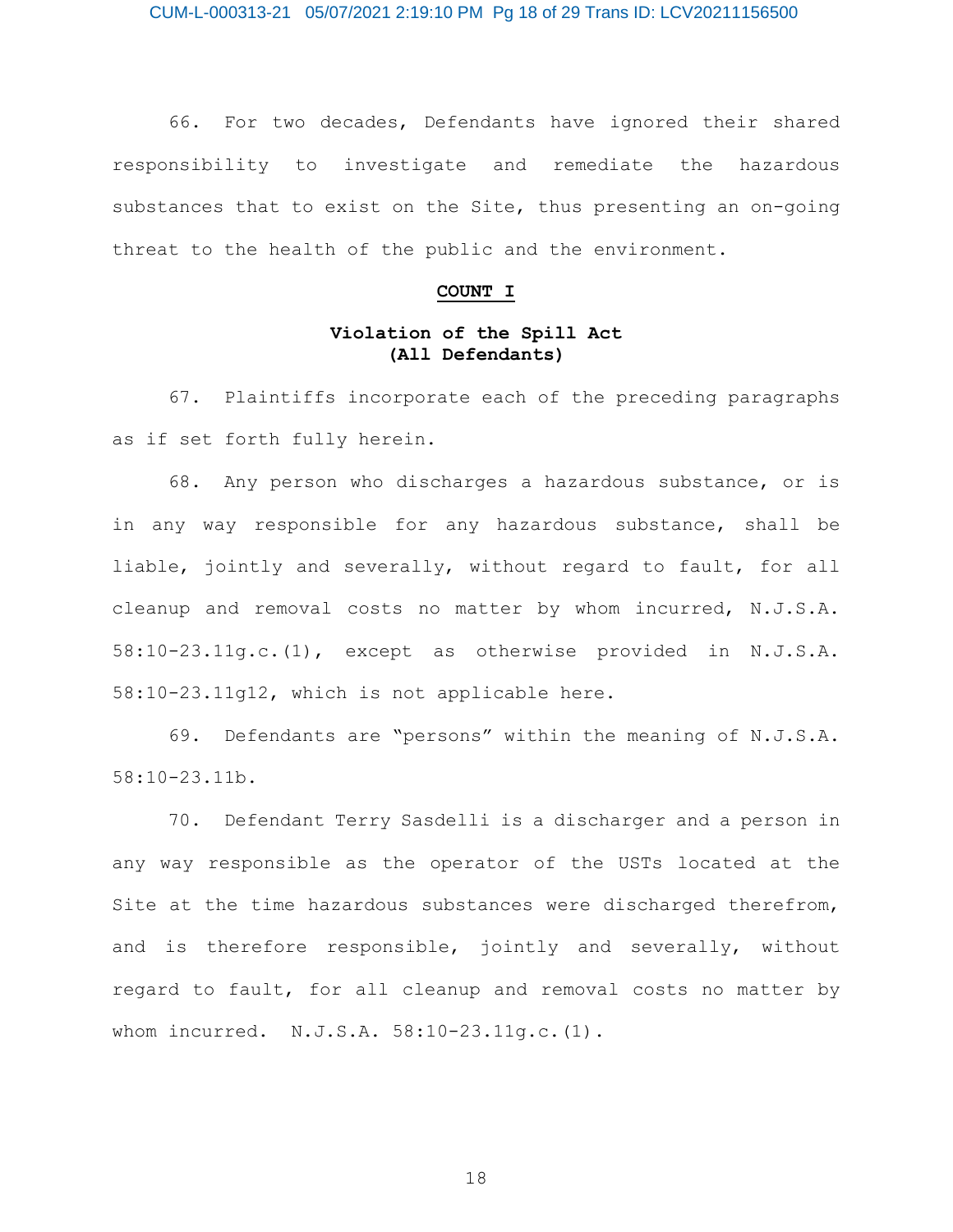### CUM-L-000313-21 05/07/2021 2:19:10 PM Pg 19 of 29 Trans ID: LCV20211156500

71. Defendant Sasdelli Oil is a discharger and a person in any way responsible as the owner of the Site and the owner of the USTs located at the Site at the time hazardous substances were discharged from the USTs, and is therefore responsible, jointly and severally, without regard to fault, for all cleanup and removal costs no matter by whom incurred. N.J.S.A. 58:10-23.11g.c.(1).

72. Defendant Vineland 820 Main Road, as a purchaser of the previously contaminated Site that knew or should have known about the contamination at the time of its acquisition, is a person in any way responsible for the hazardous substances, and is therefore liable, jointly and severally, without regard to fault, for all cleanup and removal costs no matter by whom incurred. N.J.S.A. 58:10-23.11g.c.(1).

73. Defendant Chestnut Avenue, as a purchaser of the previously contaminated Site that knew or should have known about the contamination at the time of its acquisition, is a person in any way responsible for the hazardous substances, and is therefore liable, jointly and severally, without regard to fault, for all cleanup and removal costs no matter by whom incurred. N.J.S.A. 58:10-23.11g.c.(1).

74. XYZ Corporations 1-10, who could not be identified as of the filing of this complaint, are persons in any way responsible for discharged hazardous substances and are therefore liable, jointly and severally, without regard to fault, for all cleanup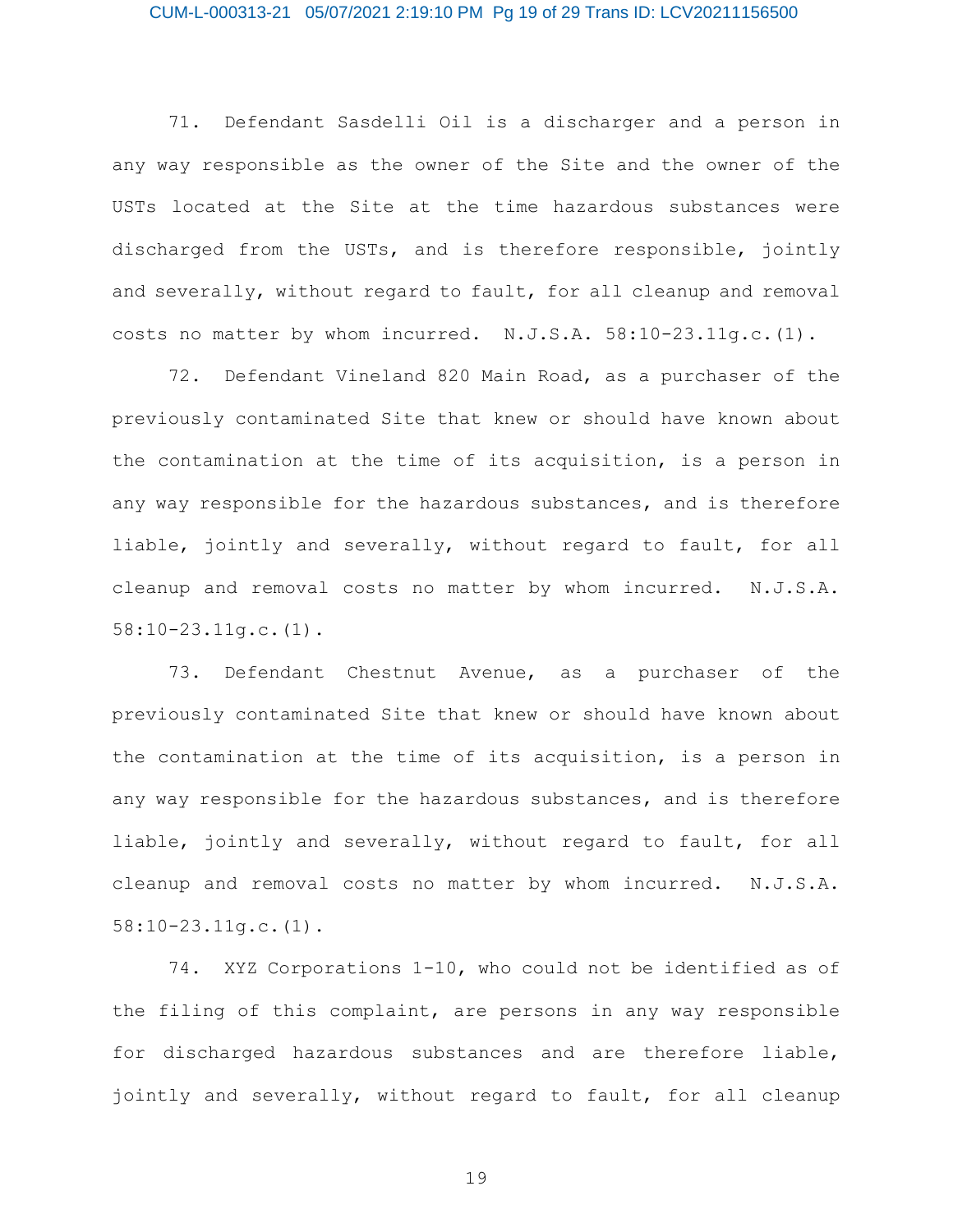### CUM-L-000313-21 05/07/2021 2:19:10 PM Pg 20 of 29 Trans ID: LCV20211156500

and removal costs no matter by whom incurred. N.J.S.A. 58:10- 23.11g.c.(1).

75. John and/or Jane Does 1-10, who could not be identified as of the filing of this complaint, are persons in any way responsible for discharged hazardous substances and are therefore liable, jointly and severally, without regard to fault, for all cleanup and removal costs no matter by whom incurred. N.J.S.A. 58:10-23.11g.c.(1).

76. Defendants as persons in any way responsible for the hazardous substances, are also persons responsible for conducting the remediation. N.J.A.C. 7:26C-1.3.

77. As a persons responsible for conducting the remediation, Defendants were required to pay all annual remediation fees invoiced by the DEP pursuant to N.J.A.C. 7:26C-4.9(a).

78. To date, Defendants Vineland 820 Main Road and Chestnut Avenue have not paid all annual remediation fees invoiced to them by the Department.

79. The DEP may bring an action in the Superior Court for injunctive relief, N.J.S.A. 58:10-23.11u.b.(1); for a civil penalty not to exceed \$50,000.00 per day for each violation, with each day's continuance of the violation constituting a separate violation, N.J.S.A. 58:10-23.11u.d; and for any other unreimbursed costs the DEP incurs under the Spill Act, N.J.S.A. 58:10- 23.11u.b.(5).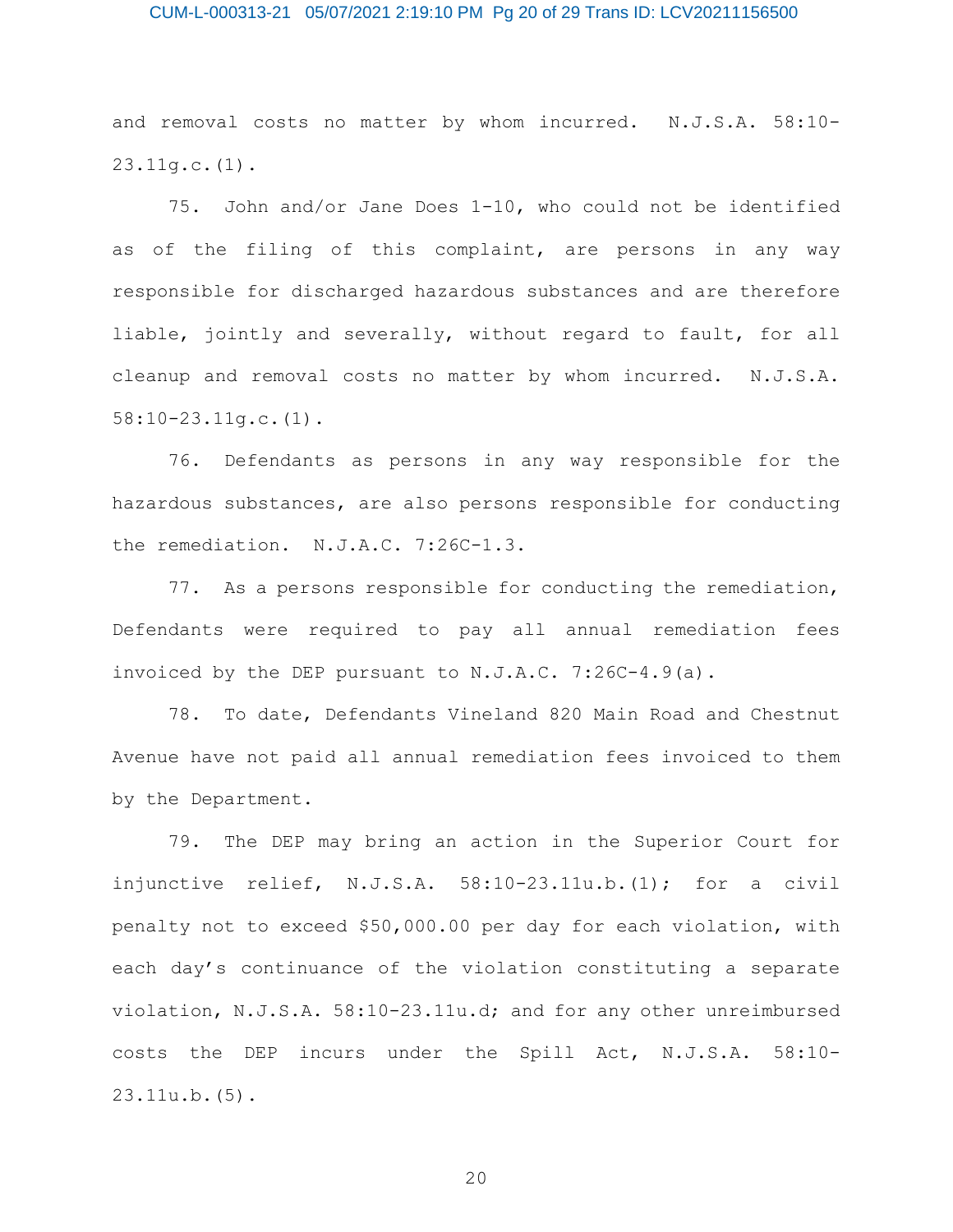### CUM-L-000313-21 05/07/2021 2:19:10 PM Pg 21 of 29 Trans ID: LCV20211156500

80. The Administrator is authorized to bring an action in the Superior Court for any unreimbursed costs paid from the Spill Fund pursuant to N.J.S.A. 58:10-23.11q.

**WHEREFORE,** the Department demands judgment against the Defendants for violation of the Spill Act and requests that this Court:

- a. Enter an order compelling Defendants to remediate the Contaminated Site in conformance with the SRRA, N.J.S.A. 58:10C-1 to -29, and all other applicable laws and regulations;
- b. Find Defendants liable, jointly and severally, without regard to fault, for all cleanup and removal costs DEP has incurred and will incur as a result of the discharge of hazardous substances at and from the Site;
- c. Order Defendants to comply with compulsory Direct Oversight (see N.J.A.C. 7:26C-14.2(b)) and to enter into an Administrative Consent Order with DEP to memorialize the requirements of Direct Oversight and to set compliance timeframes for future submissions required under the applicable laws and regulations;
- d. Impose a civil penalty of up to \$50,000 per day for each violation of the Spill Act pursuant to N.J.S.A. 58:10- 23.11u;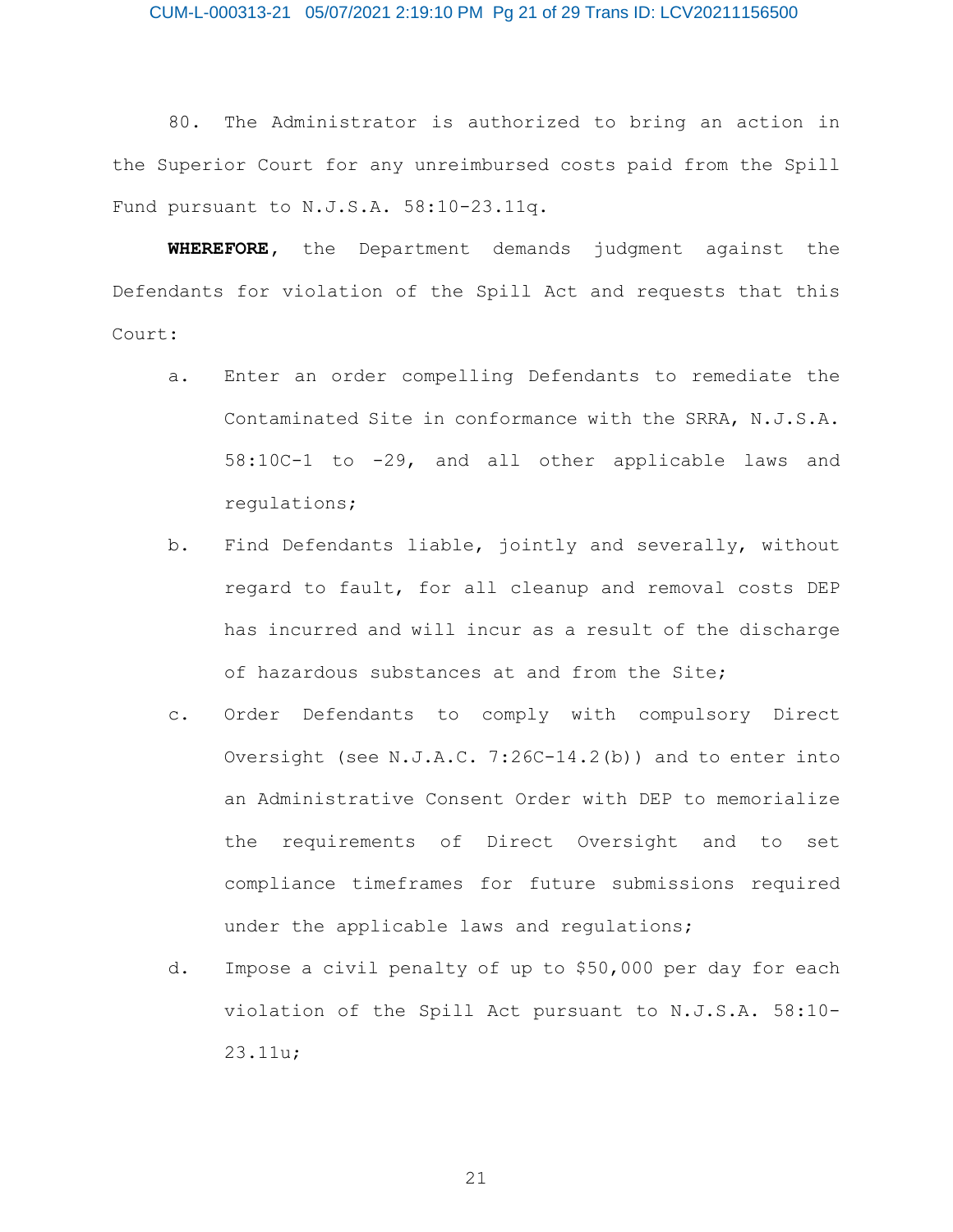- e. Order Vineland 820 Main Road and Chestnut Avenue to remit outstanding Annual Remediation Fund fees;
- f. Award the Department its costs and fees incurred in this action;
- g. Award such other relief as the Court finds necessary and proper; and
- h. Reserve the Department's right to bring a claim in the future for natural resource damages arising out of the discharge of hazardous substances at the Site.

#### **COUNT II**

## **Violation of the Water Pollution Control Act (Defendants Terry Sasdelli and Sasdelli Oil Company, Inc.)**

81. Plaintiffs incorporate each of the preceding paragraphs as if set forth fully herein.

82. Defendants Terry Sasdelli and Sasdelli Oil are "persons" within the meaning of N.J.S.A. 58:10A-3.

83. The unauthorized discharge of pollutants is a violation of the WPCA for which any person who is the discharger is strictly liable, without regard to fault. N.J.S.A. 58:10A-6a.

84. Defendant Terry Sasdelli, as the operator of the USTs at the Site at the time pollutants were discharged there, is a discharger and is therefore strictly liable, without regard to fault. N.J.S.A. 58:10A-6a.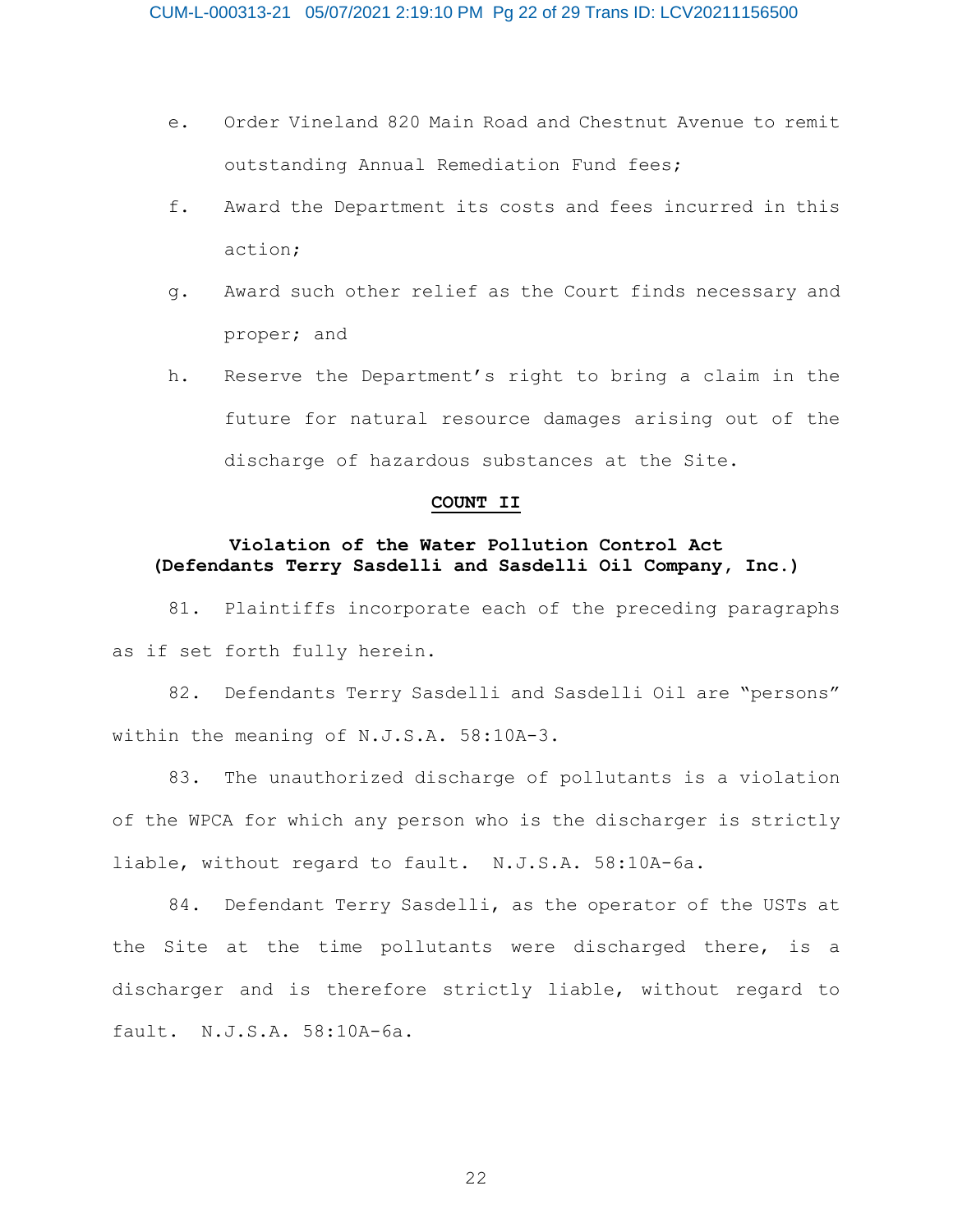### CUM-L-000313-21 05/07/2021 2:19:10 PM Pg 23 of 29 Trans ID: LCV20211156500

85. Defendant Sasdelli Oil, as the owner of the USTs at the Site at the time pollutants were discharged there, is a discharger and is therefore strictly liable, without regard to fault. N.J.S.A. 58:10A-6a.

86. Under the WPCA, the Commissioner may bring an action in the Superior Court for injunctive relief, N.J.S.A. 58:10A-10(c)(1); for the reasonable costs of any investigation, inspection, or monitoring which led to the establishment of the violation, including the costs of preparing and litigating the case, N.J.S.A. 58:10A-10c.(2); and reasonable costs the State has incurred or will incur in removing, correcting, or terminating the adverse effects on water quality resulting from any unauthorized discharge of pollutants for which action under this subsection may have been brought, N.J.S.A. 58:10A-10c. (3); and the actual amount of any economic benefits accruing to the violator from any violation, including savings realized from avoided capital or noncapital costs resulting from the violation, the return earned or that may be earned on the amount of avoided costs, any benefits accruing as a result of a competitive market advantage enjoyed by reason of the violation, or any other benefit resulting from the violation, N.J.S.A. 58:10A-10c.(5).

87. Defendants Terry Sasdelli and Sasdelli Oil's respective ownership and operation of the USTs from which the discharge of pollutants occurred and failure to remediate the discharge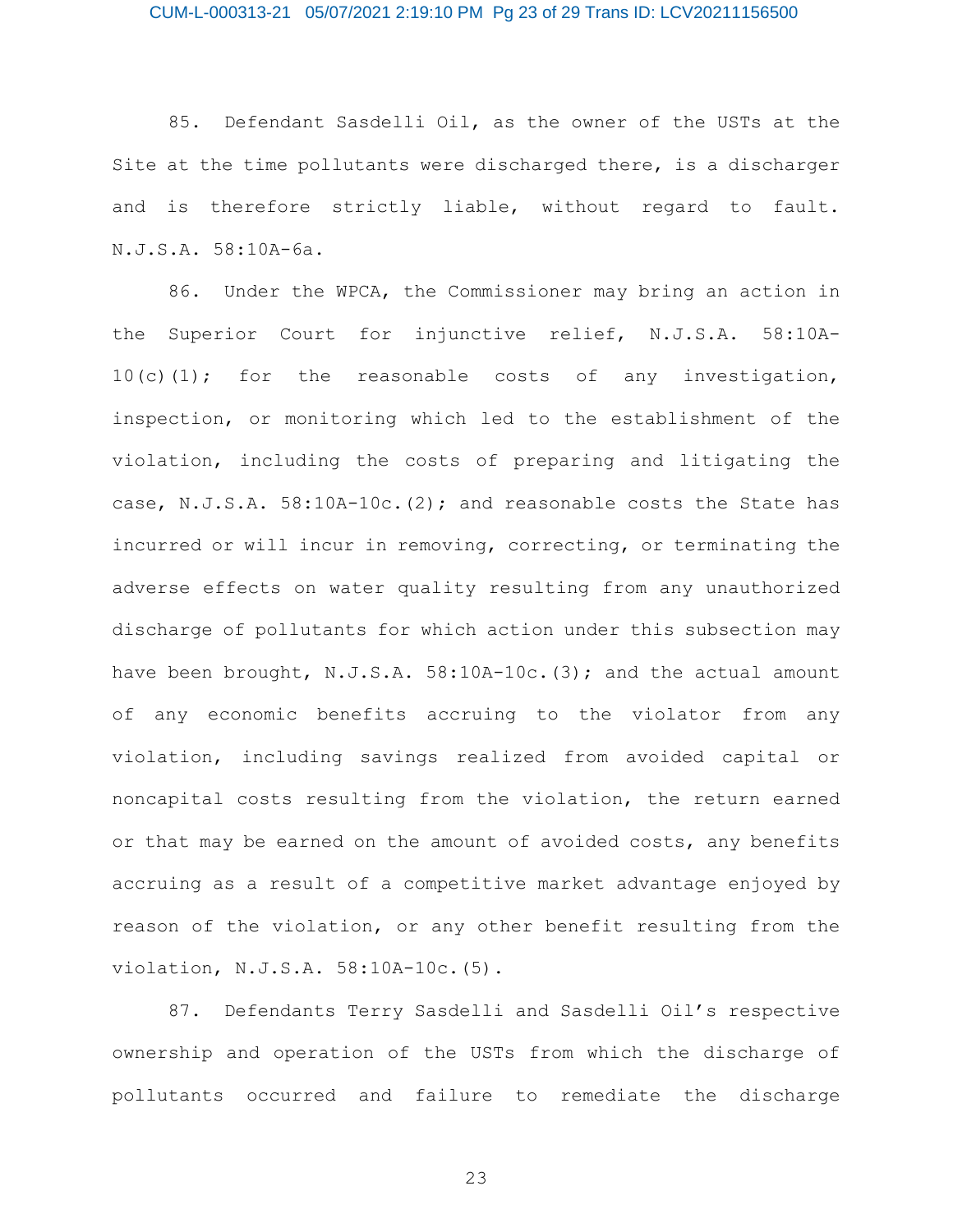### CUM-L-000313-21 05/07/2021 2:19:10 PM Pg 24 of 29 Trans ID: LCV20211156500

conferred economic benefits on Defendants Terry Sasdelli and Sasdelli Oil, as well as upon the members of Sasdelli Oil as responsible corporate officials. Upon information and belief, the benefits include but are not limited to, savings realized from avoided capital or noncapital costs necessary to conduct remediation of the discharge from the USTs, the return earned on the amount of avoided costs, and benefits accruing as a result of a competitive market advantage enjoyed by reason of Defendants Terry Sasdelli and Sasdelli Oil's failure to remediate the Site.

**WHEREFORE,** the Department demands judgment against the Defendants for violation of the WPCA and requests that this Court:

- a. Permanently enjoin Defendants Terry Sasdelli and Sasdelli Oil by requiring them to remove, correct, or terminate the adverse effect upon water quality resulting from any unauthorized discharge of pollutants;
- b. Enter an order requiring defendants Terry Sasdelli and Sasdelli Oil, without regard to fault, to pay DEP for its reasonable costs incurred for any investigation, inspection, or monitoring survey, which led to establishment of the violation, including the costs of preparing and litigating this case;
- c. Find defendants Terry Sasdelli and Sasdelli Oil liable, without regard to fault, and assessing all reasonable costs that have been and will be incurred for any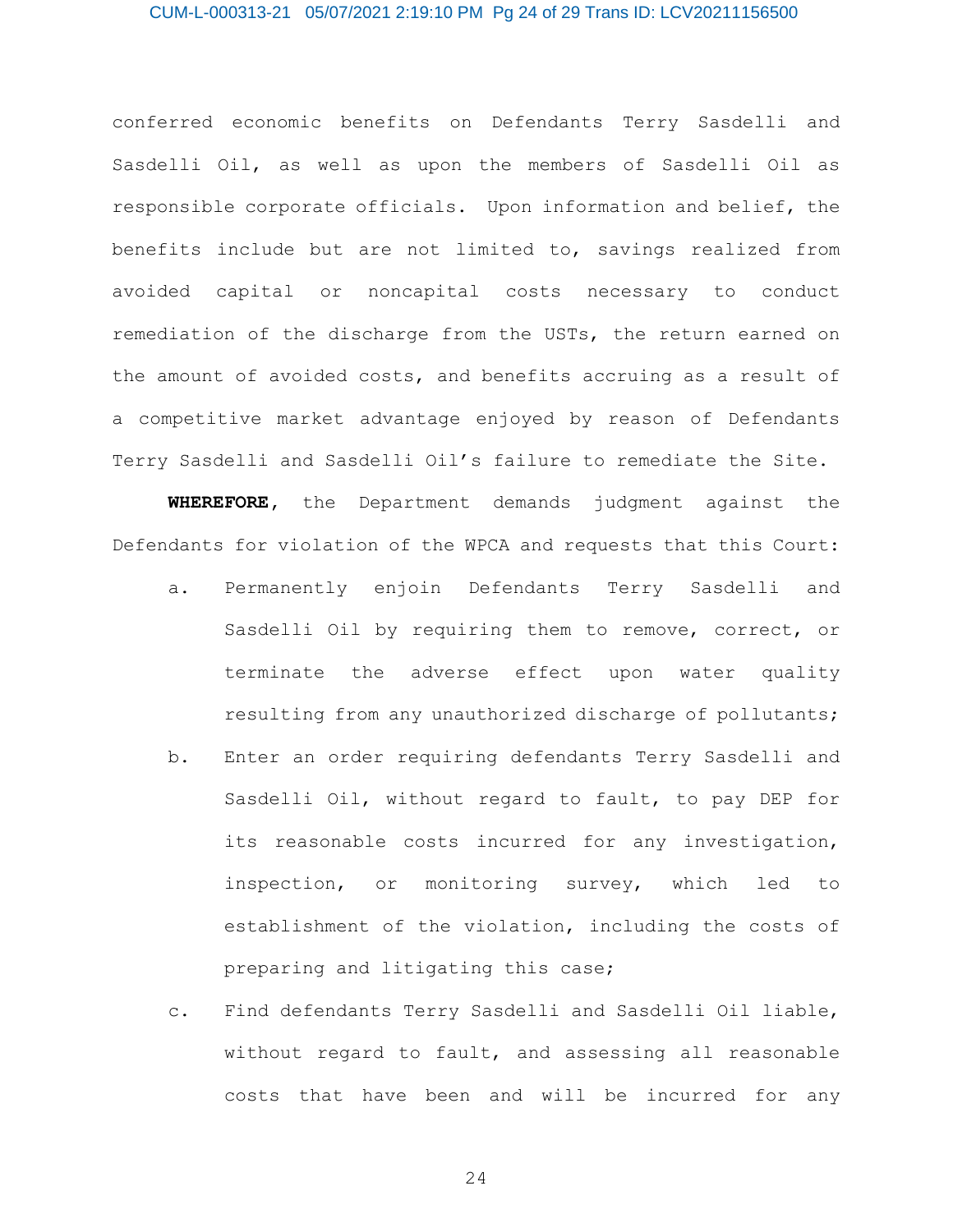investigation, inspection, or monitoring survey, which led, or will lead, to establishment of the violation, including the costs of preparing and litigating the case;

- d. Enter an order requiring defendants Terry Sasdelli and Sasdelli Oil, without regard to fault, to pay DEP all reasonable costs has incurred and will incur removing, correcting, or terminating the adverse effects upon water quality resulting from any unauthorized discharge of pollutants at the Site;
- e. Impose a civil penalty of up to \$50,000 per day for each violation of N.J.S.A. 58:10A-1 to -73;
- f. Award the Department its costs and fees in this action;
- g. Award the Department such other relief as the Court finds necessary and proper;
- h. Reserve the Department's right to bring a claim in the future for any economic benefits that have or will accrue to Defendants, including any savings to be realized from avoided capital or noncapital costs, the return to be earned on the amount of avoided costs, any benefits that will accrue as a result of a competitive market advantage Defendants enjoyed, or any other benefit that will accrue as a result of having violated the Act pursuant to N.J.S.A. 58:10A-10c(5); and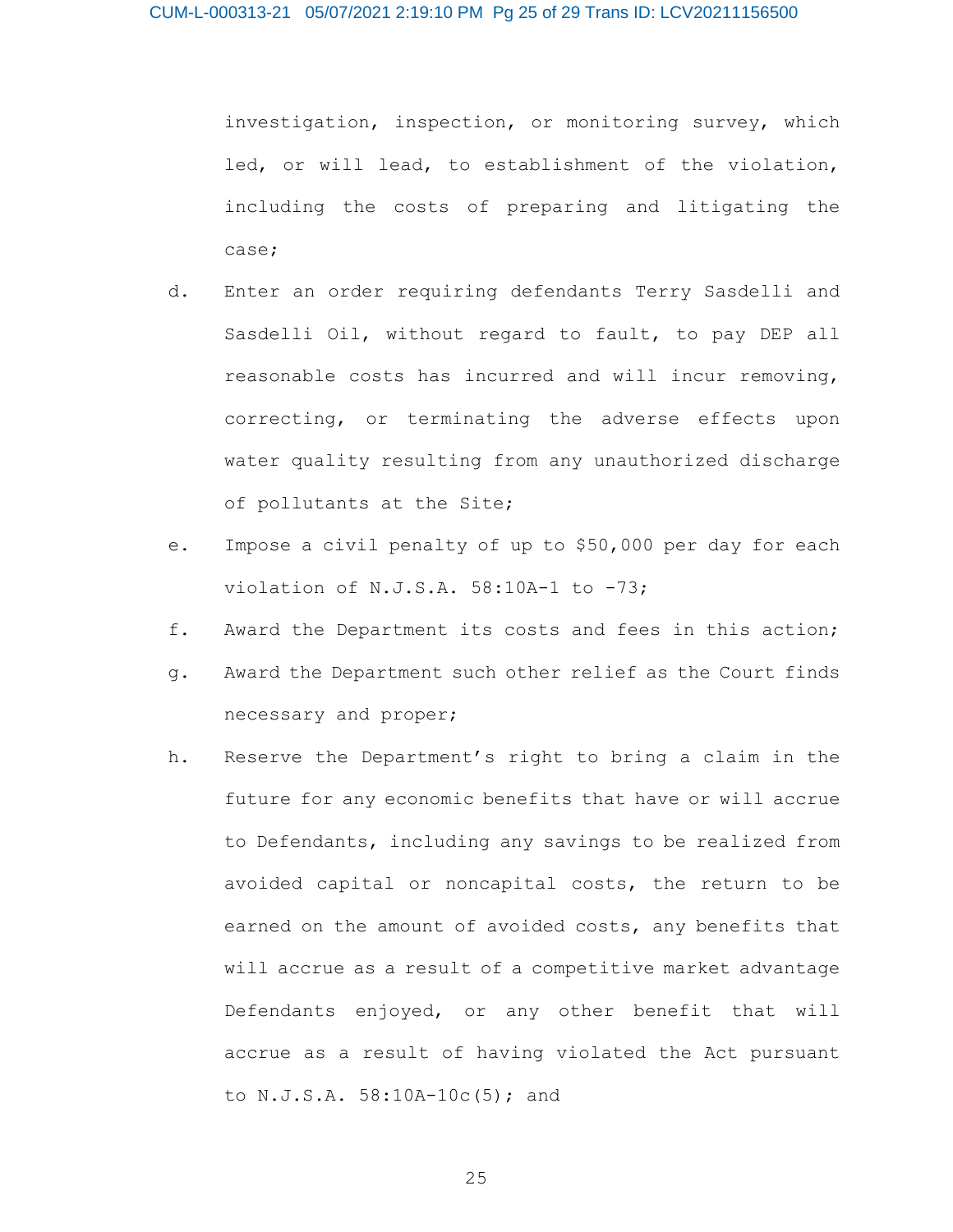i. Reserve the right to bring a claim in the future for natural resource damages arising out of the discharge of hazardous substances at the Site.

#### **COUNT III**

## **Unjust Enrichment (All Defendants)**

88. Plaintiffs incorporate each of the preceding paragraphs as if set forth fully herein.

89. Defendants have failed to perform or fund the remediation required to address the contamination at the Site.

90. Defendants Vineland 820 Main Road and Chestnut Avenue have failed to pay all annual remediation fees invoiced by DEP.

91. Having avoided performing or funding the remediation required to address the contamination at the Site that they are statutorily responsible for, Defendants have been unjustly enriched.

92. Having not paid Annual Remediation fees for the Site for fiscal years 2016 through 2021, as required by pursuant to N.J.A.C. 7:26C-4.9(a), Defendants Vineland 820 Main Road and Chestnut Avenue have been unjustly enriched.

**WHEREFORE,** the Department demands that this Court enter judgment against Defendants and requests that this Court: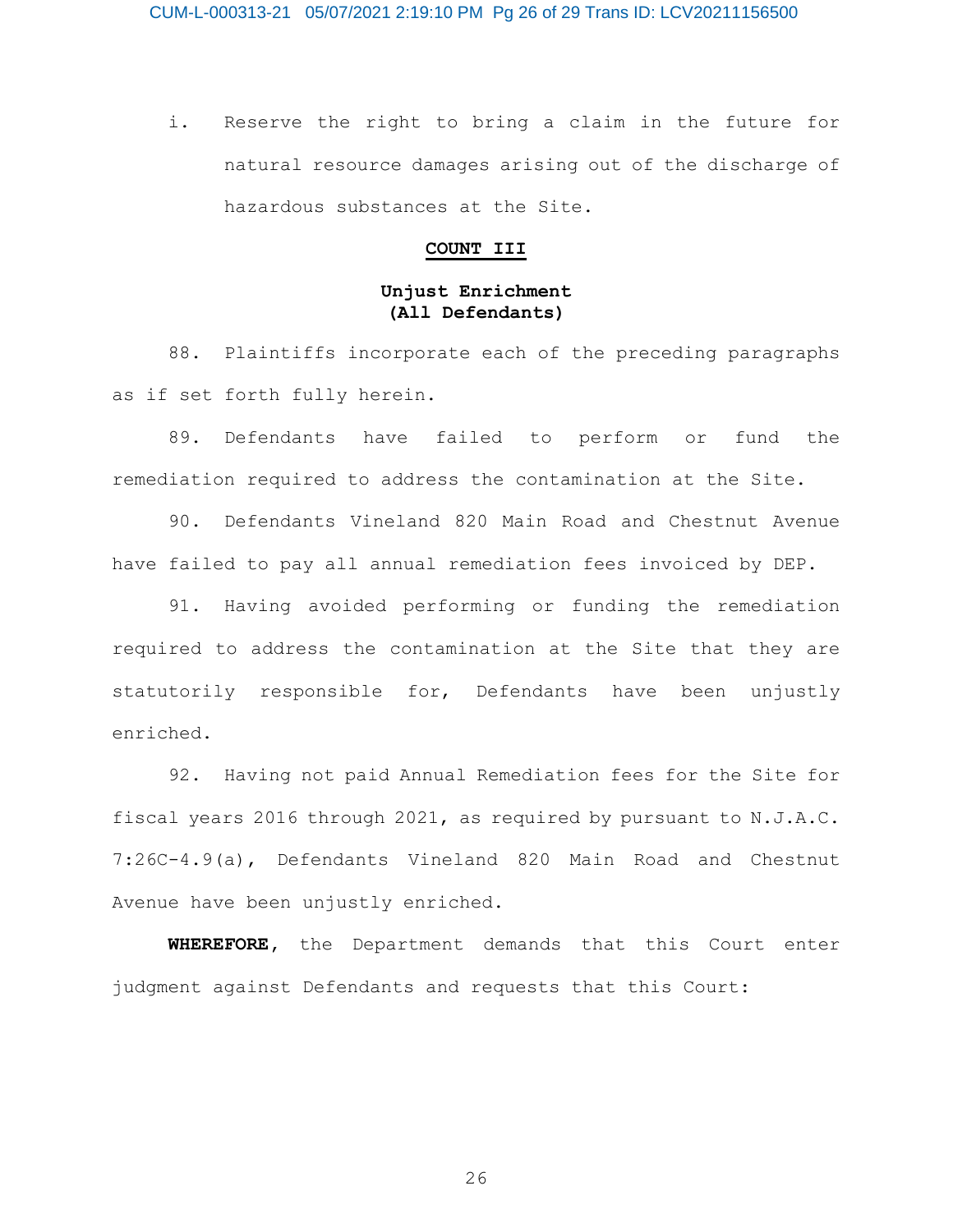- a. Find that Defendants have been unjustly enriched as a result of failing to perform or fund the remediation required to address the contamination at the Site;
- b. Find that Defendants Vineland 820 Main Road and Chestnut Avenue have been unjustly enriched as a result of failing to remit Annual Remediation fees for the Site;
- c. Order Defendants Vineland 820 Main Road and Chestnut Avenue to remit all outstanding Annual Remediation Fees to the Department;
- d. Enter judgment against Defendants for all other compensatory and consequential damages; and
- e. Award the Department such other relief as the Court finds necessary and proper.

GURBIR S. GREWAL ATTORNEY GENERAL OF NEW JERSEY

By: /s/ Willis A. Doerr Willis A. Doerr Deputy Attorney General

Dated: May 7, 2021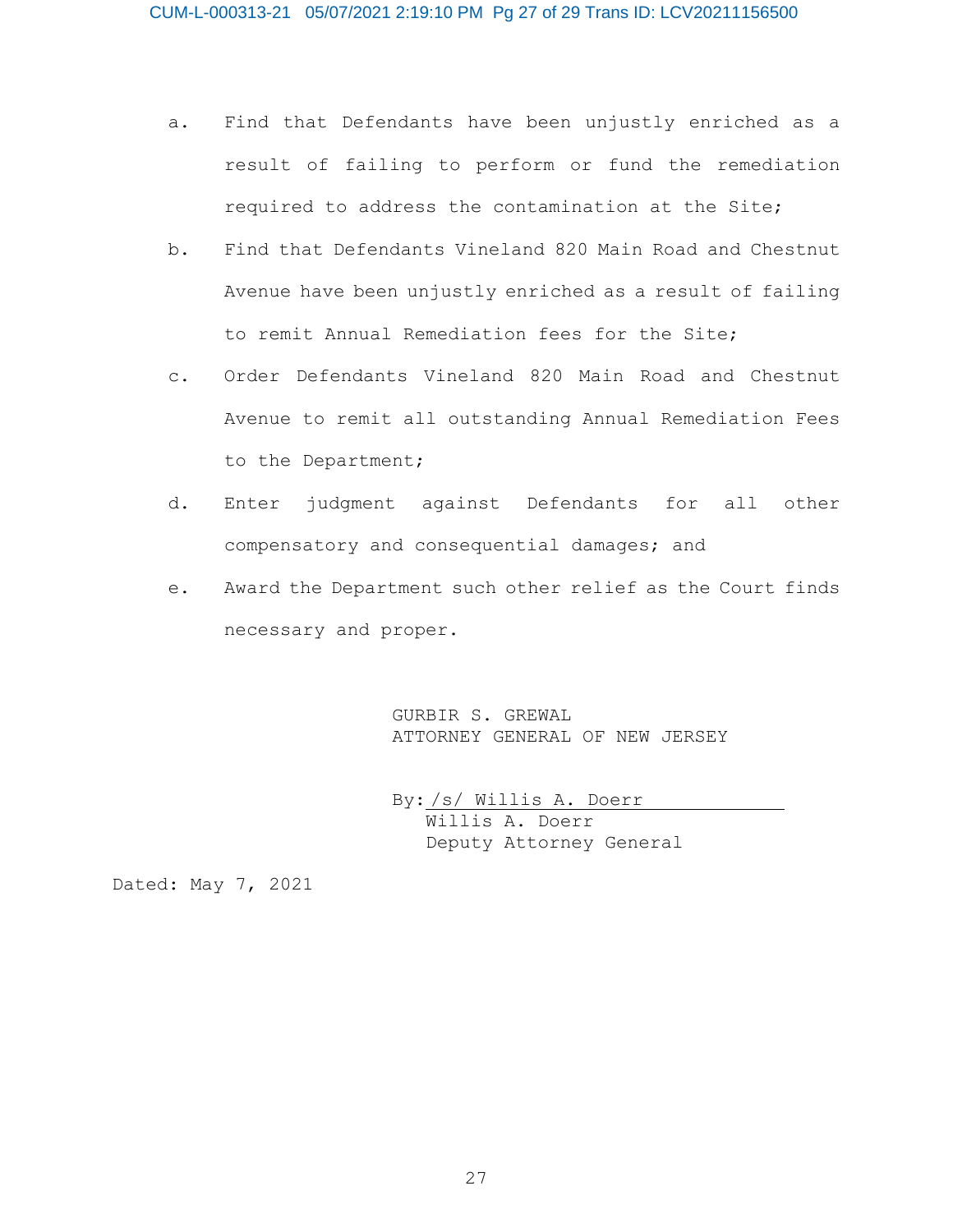#### DESIGNATION OF TRIAL COUNSEL

Pursuant to R. 4:25-4, the Court is advised that Willis A. Doerr, Deputy Attorney General, is hereby designated as trial counsel for plaintiffs in this action.

## R. 4:5-1(b)(2) CERTIFICATION REGARDING OTHER PROCEEDINGS AND PARTIES

Undersigned counsel certifies that the matters in controversy in this action are currently not the subject of any other pending action in any court or arbitration proceeding known to the State at this time, nor is any non-party known to the State at this time who should be joined in this action pursuant to R. 4:28, or who is subject to joinder pursuant to R. 4:29-1. If, however, any such matter or non-party later becomes known to plaintiffs, an amended certification will be filed and served upon all other parties and filed with this Court in accordance with R.  $4:5-1$  (b)  $(2)$ .

> GURBIR S. GREWAL ATTORNEY GENERAL OF NEW JERSEY

By: /s/ Willis A. Doerr Willis A. Doerr Deputy Attorney General

Dated: May 7, 2021